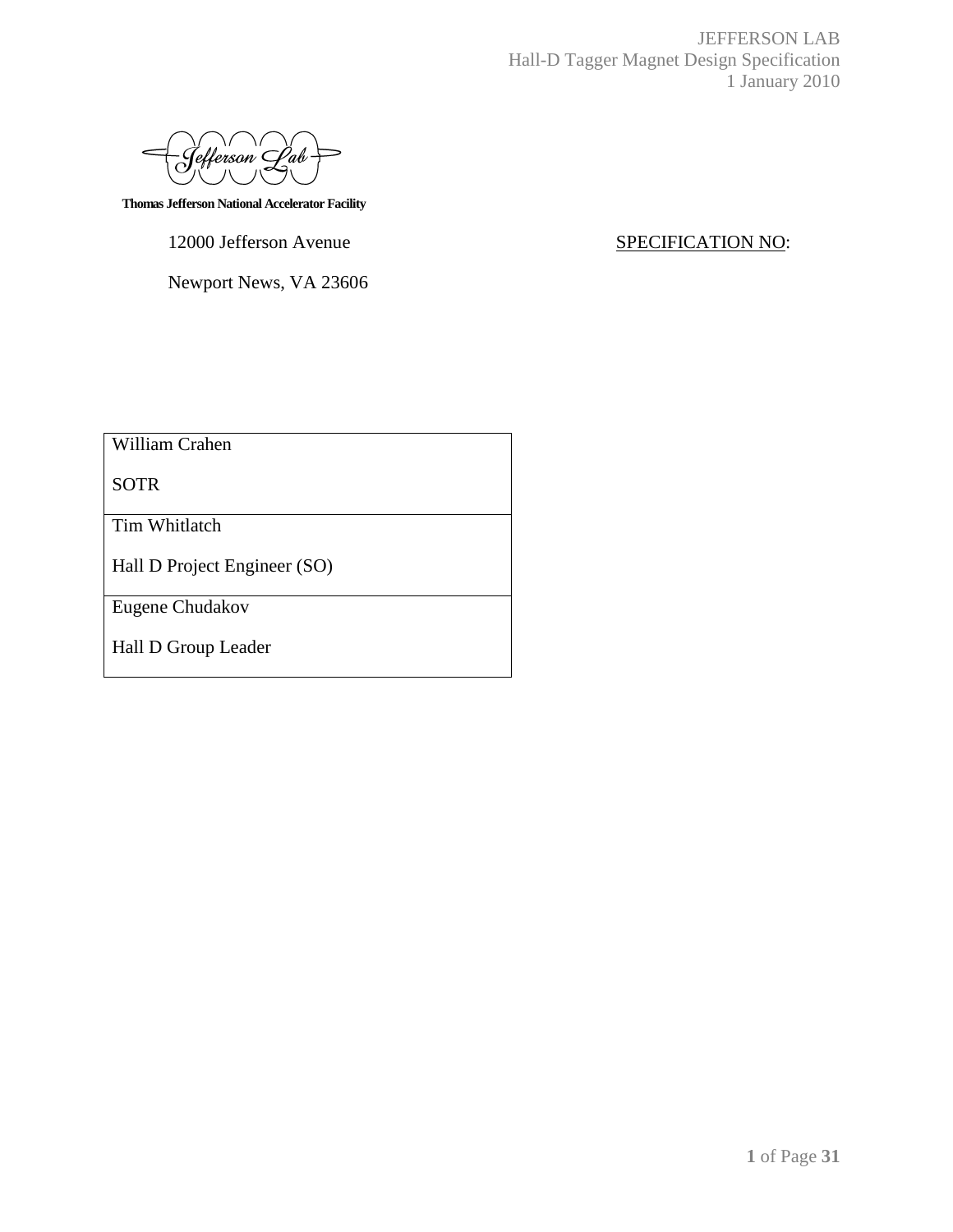| - Jefferson <sup>'</sup> L <sup>o</sup> ab<br><b>Thomas Jefferson National Accelerator Facility</b><br>12000 Jefferson Avenue<br>Newport News, Virginia 23606 |                    |                                                          |           |                  |      |      |             |  |
|---------------------------------------------------------------------------------------------------------------------------------------------------------------|--------------------|----------------------------------------------------------|-----------|------------------|------|------|-------------|--|
|                                                                                                                                                               |                    | TITLE: Hall D tagger magnet core and coils Specification |           | Specification #: |      |      |             |  |
|                                                                                                                                                               | BY: William Crahen |                                                          |           |                  |      |      |             |  |
| Dated:                                                                                                                                                        |                    |                                                          | Approved: |                  |      |      |             |  |
| Checked:                                                                                                                                                      |                    |                                                          | Approved: |                  |      |      |             |  |
|                                                                                                                                                               |                    |                                                          |           |                  |      |      |             |  |
| SUMMARY OF CHANGES FROM PREVIOUS REVISION:                                                                                                                    |                    |                                                          |           |                  |      |      |             |  |
| <b>REV</b>                                                                                                                                                    | ECO#               | <b>DESCRIPTION</b>                                       | BY        | CHK.             | APP. | APP. | <b>DATE</b> |  |
|                                                                                                                                                               |                    |                                                          |           |                  |      |      |             |  |
|                                                                                                                                                               |                    |                                                          |           |                  |      |      |             |  |
|                                                                                                                                                               |                    |                                                          |           |                  |      |      |             |  |
|                                                                                                                                                               |                    |                                                          |           |                  |      |      |             |  |
|                                                                                                                                                               |                    |                                                          |           |                  |      |      |             |  |

 $\ddot{\phantom{0}}$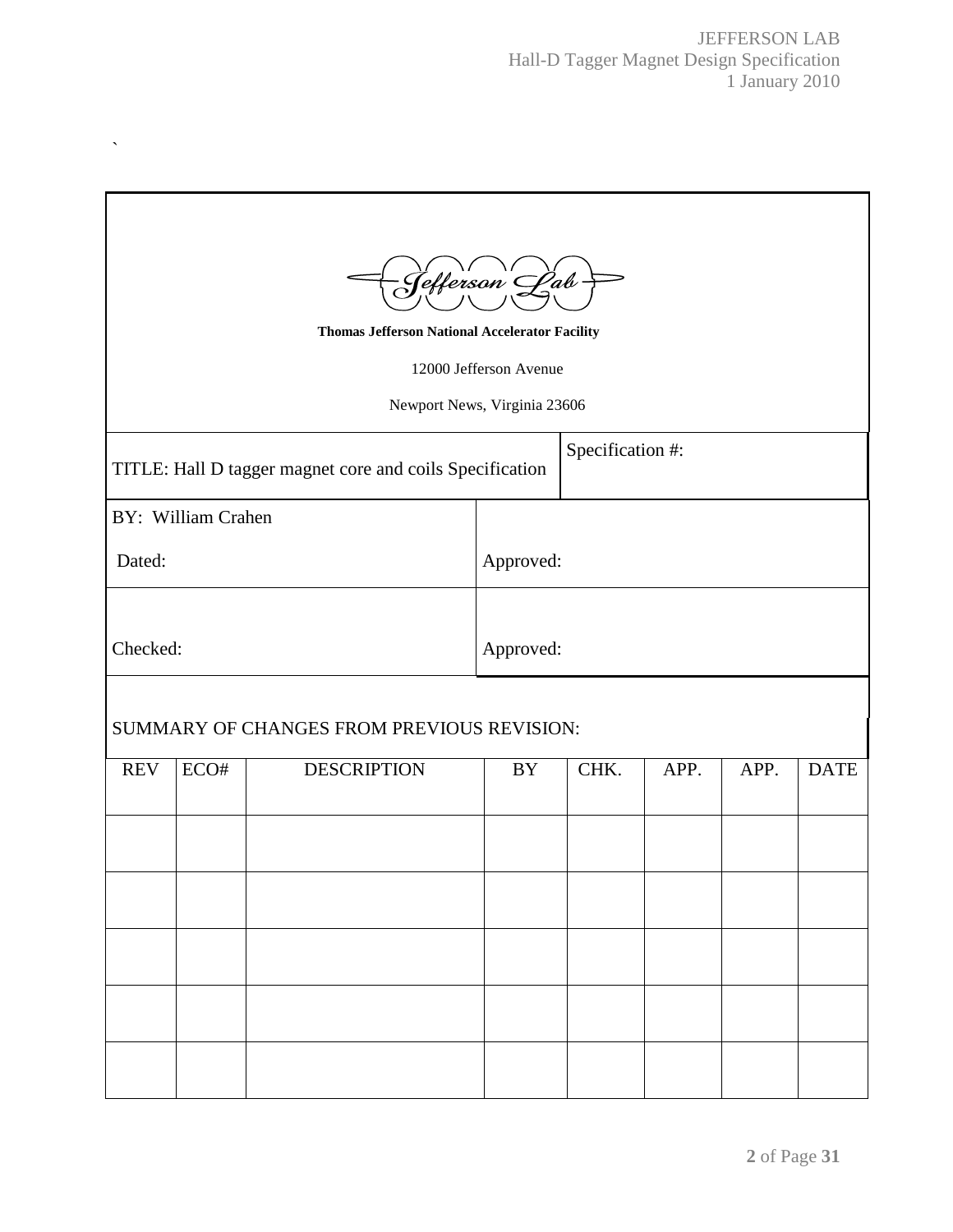# **Table of Contents**

| 3 PREPARATION FOR SHIPMENT OF THE COMPLETE TAGGER MAGNET  24 |  |
|--------------------------------------------------------------|--|
|                                                              |  |
|                                                              |  |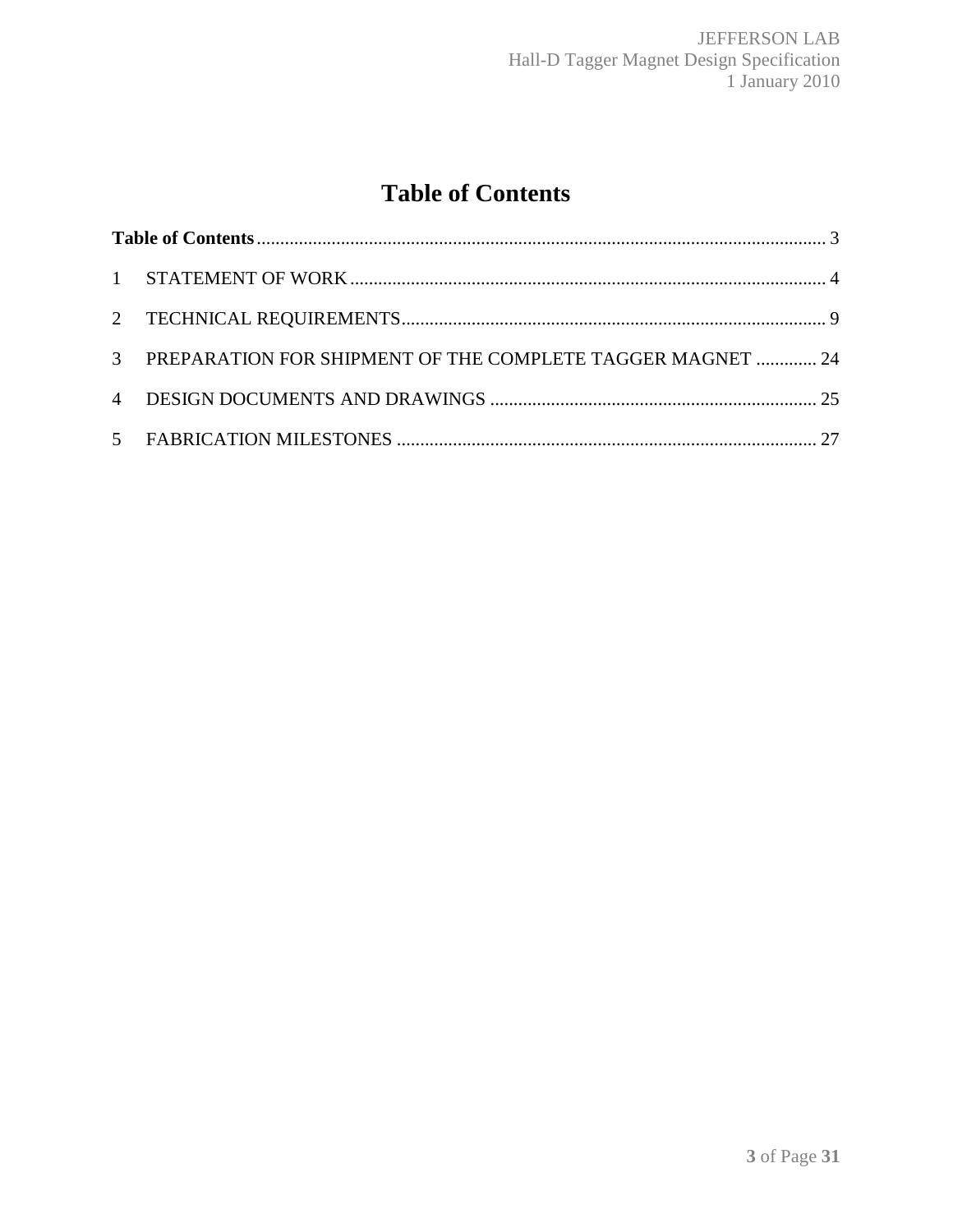## **1 STATEMENT OF WORK**

#### **1.1 Scope**

The Thomas Jefferson National Accelerator Facility (Jefferson Lab) requires one normal conducting dipole C-magnet (Tagger Magnet) with integrated vacuum vessel for the Hall-D photon source to be installed within its Continuous Electron Beam Accelerator Facility (CEBAF). A 12 GeV electron beam will pass through a thin crystal radiator, producing a narrow beam composed of a mixture of particles including electrons and photons. This "mixture" will then enter the air gap in the Tagger magnet vacuum chamber. The photons continue to travel in a straight line through the vacuum chamber and onwards to Hall D, while the electrons are curved by the magnetic field into a fan shape (curvature reflecting the electron energy). These electrons will then proceed to a detector array. The locations of the detectors in this array correspond to calculated flight paths for the different energy electrons, which are in turn determined by the strength of the magnetic field. **For this reason, the magnetic field must be very uniform and precisely known in advance, hence the need for precisely know core geometry and metallurgy.** An isometric view of the Hall-D tagger hall showing the Tagger Magnet installed along with the nearby equipment is shown at the end of this document.

- $\mathbf{\hat{P}}$  Due to the radiation environment and the interrelationship with other system components, magnet replacement/repair is an expensive and difficult procedure. Strict adherence to these specifications and the associated drawings is essential to minimize the risk of magnet failure for any reason.
- $\div$  Jefferson Lab will appoint a technical representative authorized to interact with the vendor. The Jefferson Lab Technical Representative (SOTR) for the Tagger Magnet contract will be a Jefferson Lab staff engineer. Jefferson Lab reserves the right to appoint an Alternate Representative to cover occasions when the SOTR is unavailable. Jefferson Lab reserves the right to change the individual designated as Technical Representative. Jefferson Lab reserves the right to send additional support personnel along with the Technical Representative to any function. The Jefferson Lab Technical Representative will review and approve all required documentation, make all Jefferson Lab required inspections, approve all milestones and other submittals and deliverables required by the Tagger Magnet contract.
- Any aspects of the Tagger magnet which are not covered explicitly by this document, but which are obviously necessary to meet the requirements shall be furnished by JLAB. In the event of an oversight and/or apparent error in this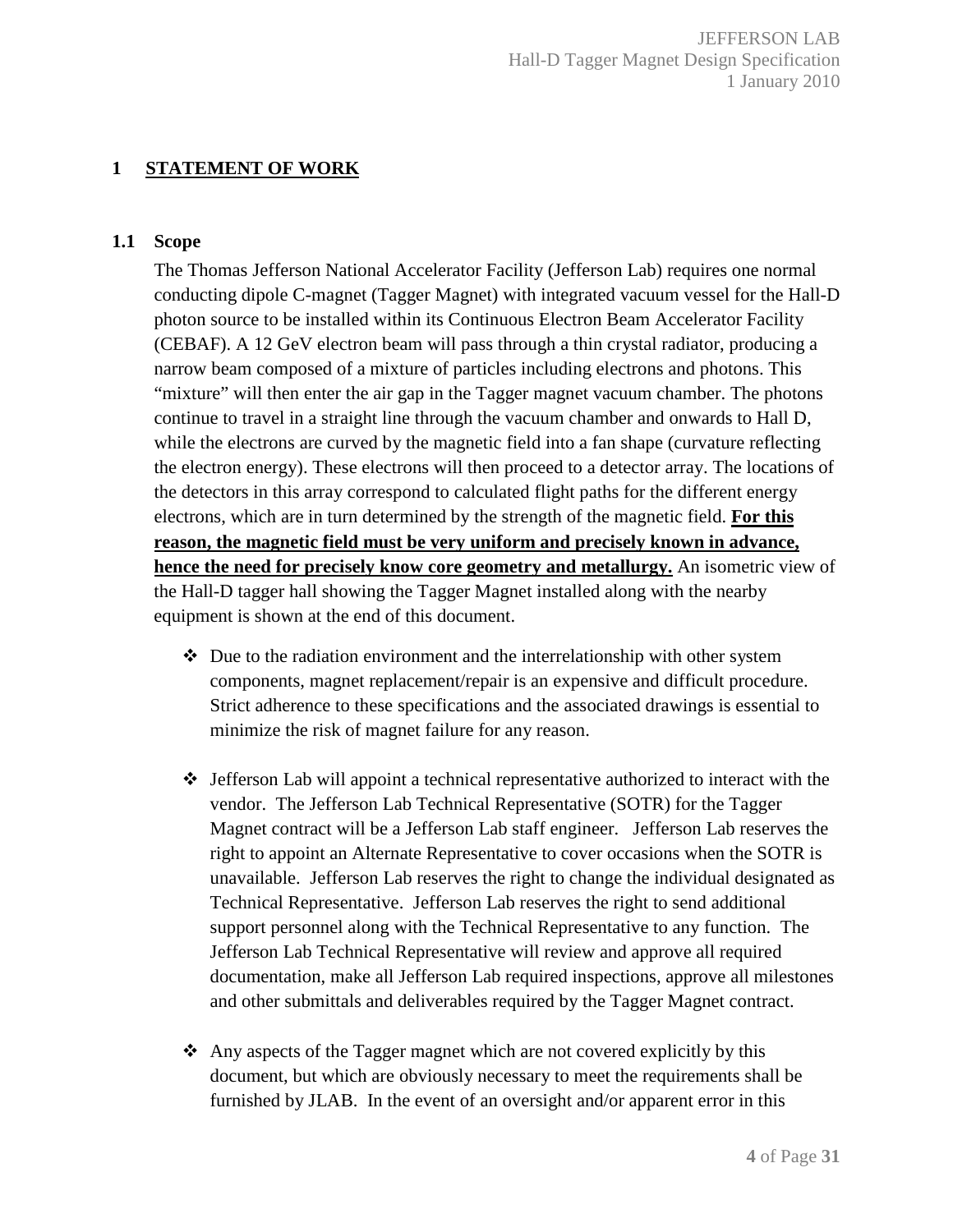specification, the vendor shall notify the Jefferson Lab Technical Representative to make the needed changes.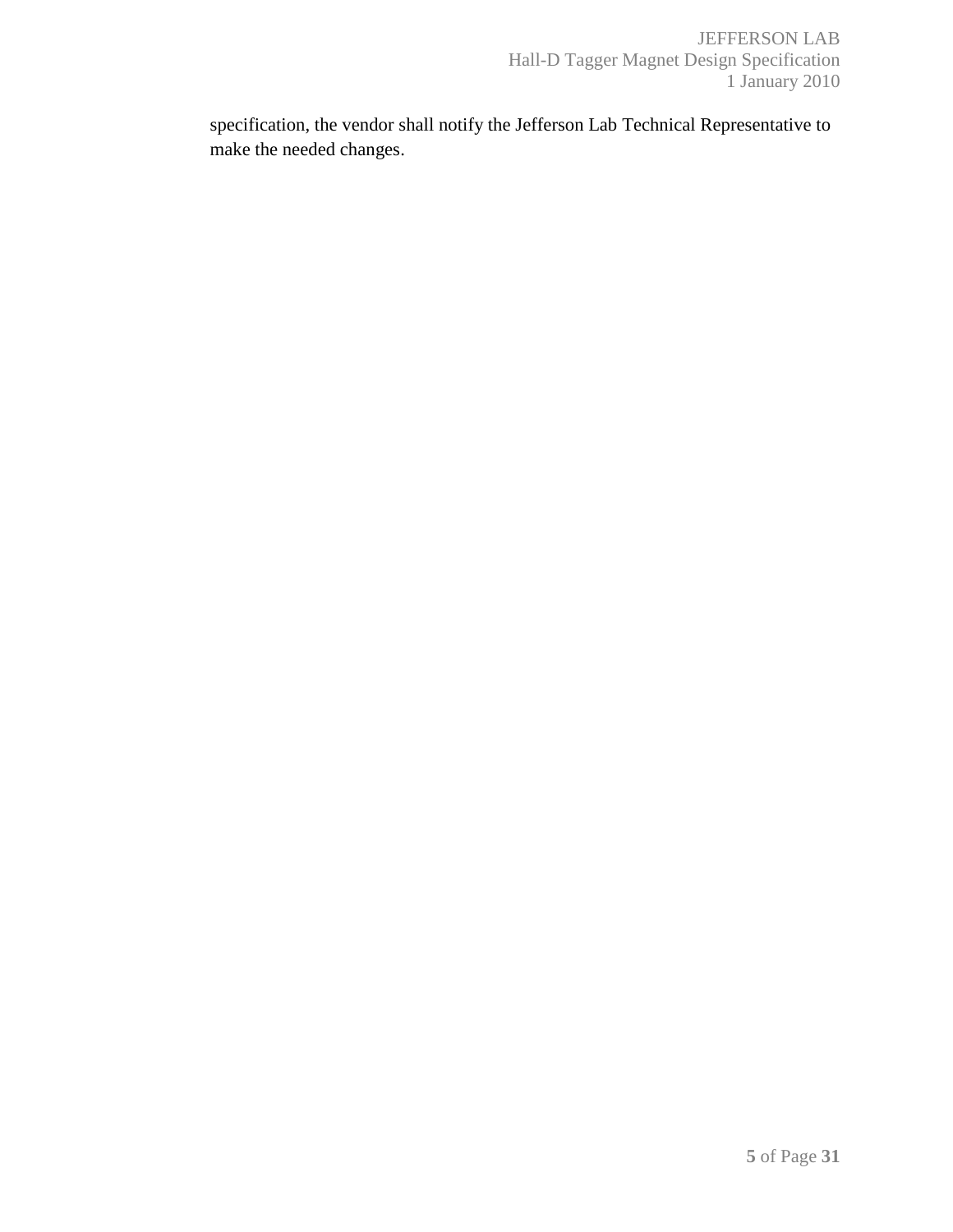#### **1.2 Information Furnished by JLAB prior to contract award**

A build-to-print design for the Tagger Magnet system is provided. It is based upon extensive ANSYS analysis as well as successful operation of a similar tagging spectrometer at Jefferson Lab.

Specifications for a DC power system complete with 3 PPM DC source, polarity switch, and current transductor. This system will be made available after contract award for acceptance testing of the magnet. The vendor may choose to provide his own power system. If this is the case, vendor must provide similar documentation to JLAB for approval.

#### **1.3 Items Furnished by JLAB after contract award**

The DC power system described above will be delivered to the vendor at no cost.

#### **1.4 Deliverables to JLAB prior to contract award**

#### Manufacturing Plan

The vendor shall submit a manufacturing plan to JLAB. The plan shall include descriptions of work flow and processes, including inspection tests and "hold points" for JLAB approval. **Special tooling/fixtures to be fabricated shall be identified and defined in some detail** (sketches are sufficient). Final detail/drawings to be provided to JLAB after award of contract. The Manufacturing Plan shall include the integration of the vendor's Quality Assurance Program.

 $\triangleleft$  All special tooling/fixtures fabricated for the manufacture of the magnet cores and coil assemblies becomes the property of Jefferson Lab and shall be shipped to Jefferson Lab upon completion of the contract at no additional cost. **This is to include any fixtures fabricated for lifting, shipping and off-loading.**

Any changes to the manufacturing plan submitted with the proposal are not to be incorporated until they have been reviewed and approval has been granted by the Jefferson Lab Subcontracting Officer (SO) and the Subcontracting Officer's Technical Representative (SOTR).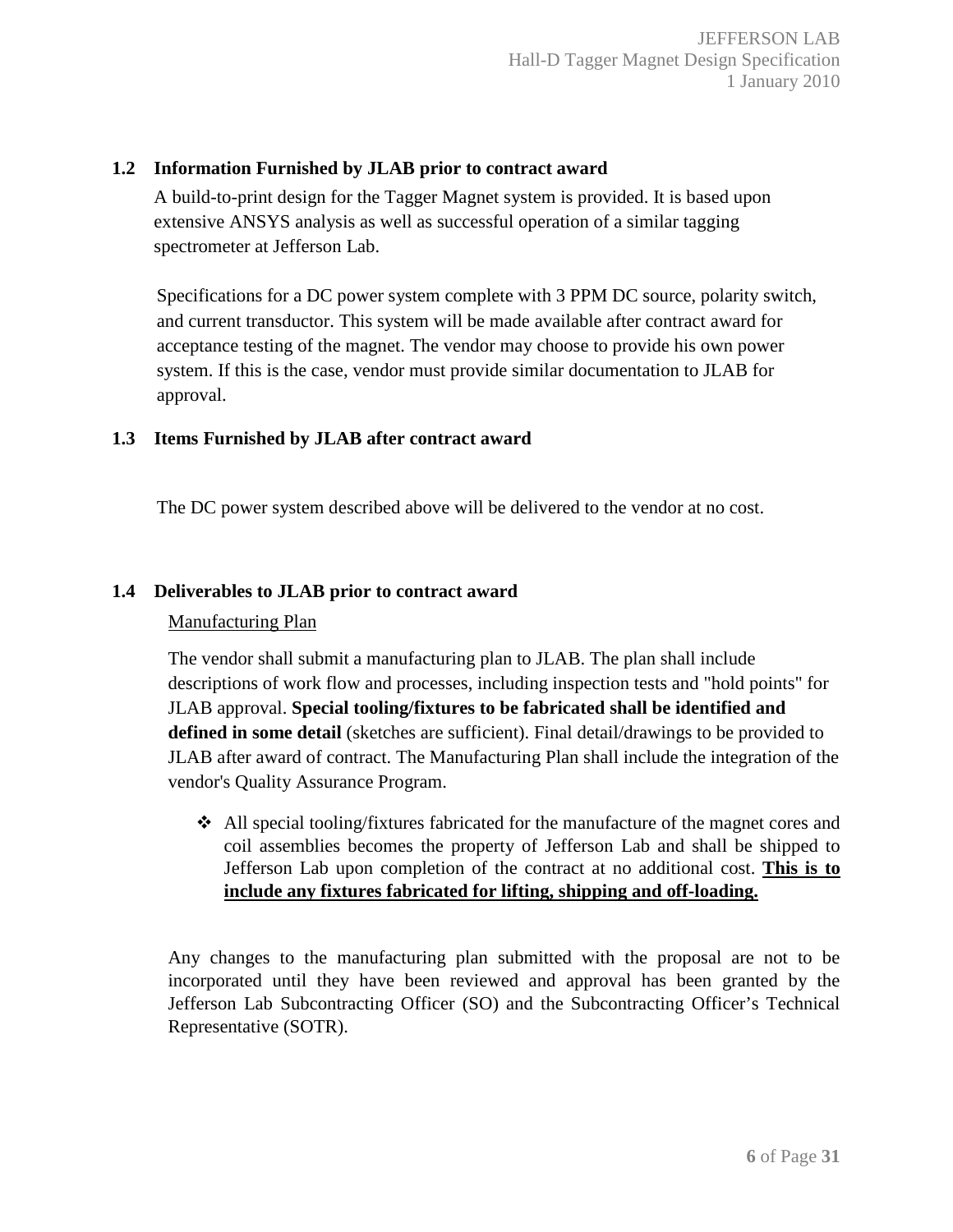## Quality Assurance Plan

The vendor shall submit as part of the proposal a quality assurance plan for JLAB approval to the JLAB technical representative (SOTR). This plan shall provide for the tracking of each part/component as it moves through the manufacturing process. This documentation shall include the following:

- a. Plan for inspecting vendor supplied materials and a description of any equipment used to do so (with capabilities). A description of the record format is also required. See the mechanical requirements section of this document.
- b. Documentation of the calibration of equipment/instruments used for inspection. Qualifications of the person(s) who will be performing the tests are also required.
- c. Plan for obtaining and tracking material certifications. This includes (but is not limited to) foundry heat and chemistry reports (copper and 1006), annealing reports, as well as tracking of the annealed samples.
- d. Testing plan for the coils (see section 2.2.6 and 2.2.8 of this document).

Establishment of inspection points during the production process, which will measure critical parameters. These inspection points will be the previously described "hold points". See the mechanical requirements section of this document.

 $\div$  Jefferson Lab reserves the right to have its technical and/or procurement representatives witness any or all manufacturing steps, tests and inspections established under the Vendor's quality assurance program.

## Preliminary shipping and handling plans

The vendor shall submit a preliminary plan for all anticipated shipping of the tagger magnet component parts. This is to include shipment of the coils to the vendor's facility if they are manufactured at another site, and final shipment of the tagger magnet to JLAB. Refer to section 3 (preparation for shipment) of this document for specific requirements.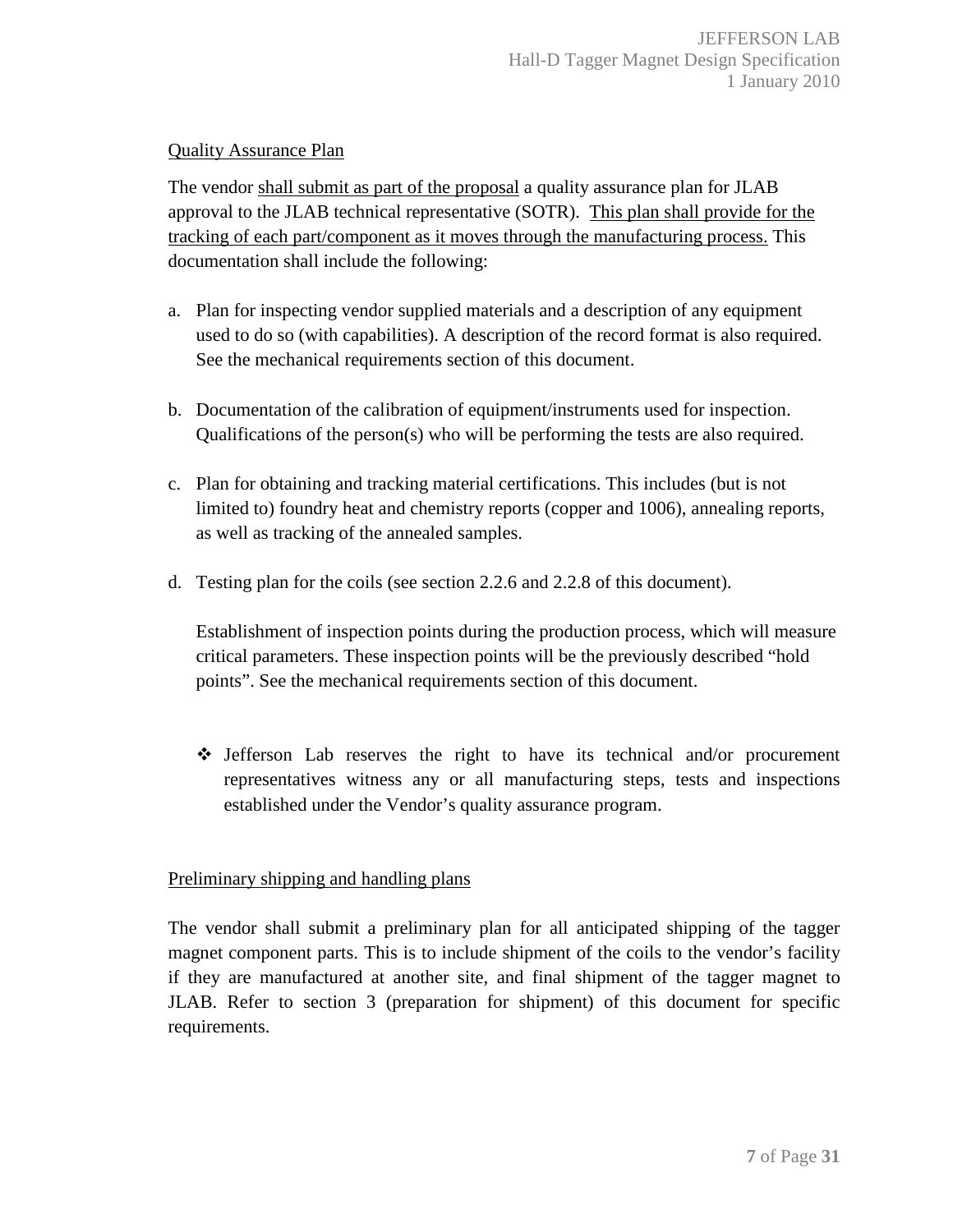## **1.5 Deliverables to JLAB after contract award**

#### Labor and materials

The vendor shall, unless otherwise noted, furnish all labor, materials, equipment and facilities to fabricate, test, and deliver the Hall-D tagger magnet in accordance with this specification. Vendor is responsible for repairs, rework and/or delays caused by vendor or material supplier. The Tagger Magnet shall include the following:

- - The magnet core assembly (composed of four plates) and associated fastening hardware as specified on drawings D00000-19-XXXX, and drawings D00000-19-00-1001 through D00000-19-00-1004.
- - The normal conducting coils and associated mounting brackets and fittings as specified on drawings D00000-19-1005, D00000-19-00-1006 and D00000-19-00-YYYY.

# **All references to specific manufacturers products in this document shall have the following words appended to the requirement: "or Jefferson Lab approved equivalent".**

## Manufacturing Records

A complete copy of all manufacturing records shall be provided to Jefferson lab. These records are described in more detail in the Quality Assurance Plan section. They are to include, but are not limited to, the following:

- Fastener certifications and documentation.
- Quality inspection reports as described in the Quality Assurance Plan. These reports are to be submitted to the JLAB technical representative for review. This will constitute a "hold point until JLAB acceptance. Inspection reports are to include but are not limited to: Inspection report upon receipt of vendor supplied materials to be used to fabricate the core pieces and coils. This shall include a defect report (see mechanical requirements section of this document) to be provided to JLAB prior to machining.
- Dimensional inspection reports to confirm compliance with the tolerances specified on the drawings.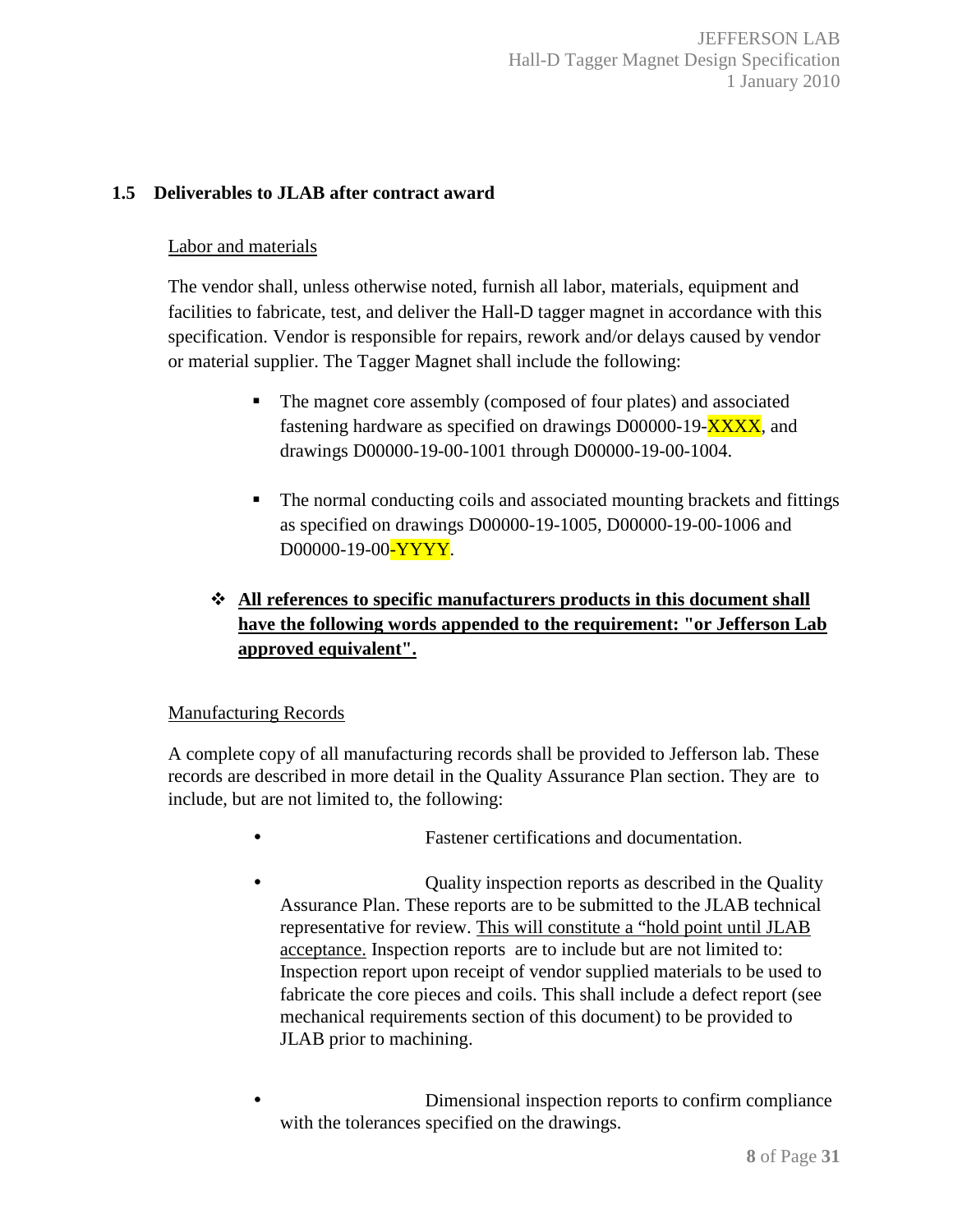- Material defects exposed during machining (voids and cracks) and a description of any proposed repair (see the mechanical requirements section of this document).
- **Heat of material used for each core piece with the** corresponding foundry chemistry report (see mechanical requirements section)
- Record of the annealing process for each core piece as well as a sample of the annealed material as described in the Technical Requirements section of this document.

## **1.6 Acceptance testing prior to shipping**

The vendor shall perform acceptance tests as specified in section 2.2.8 before delivery to Jefferson Lab in accordance with and subject to all local safety regulations at the vendor. In the event the magnet fails the acceptance test the vendor is responsible for all material, labor, and shipping needed to repair and re-test the Tagger Magnet System.

 **Low conductivity water (LCW) is required for electrical operation of the coils. See section 2.2, table 3 for requirements.** 

# **2 TECHNICAL REQUIREMENTS**

# **2.1 MECHANICAL REQUIREMENTS FOR THE MAGNET CORES**

## *2.1.1 Tagger Magnet Core Material*

The core of the Tagger Magnet is to be constructed of SAE 1006 steel as specified in the table shown below. Steel that is ingot cast shall have a rolling reduction of at least three to one to reduce the probability of voids. Continuous cast material or steel produced by other processes that minimize voids, needs no reduction.

It is desirable that all core pieces are from the same heat, but this may not be possible. As a second option, the inner two plates (pole plates) should be from the same heat, and the top and bottom plates produced from a second heat. If more than two heats are required, this must be coordinated with JLAB to insure acceptable magnet performance.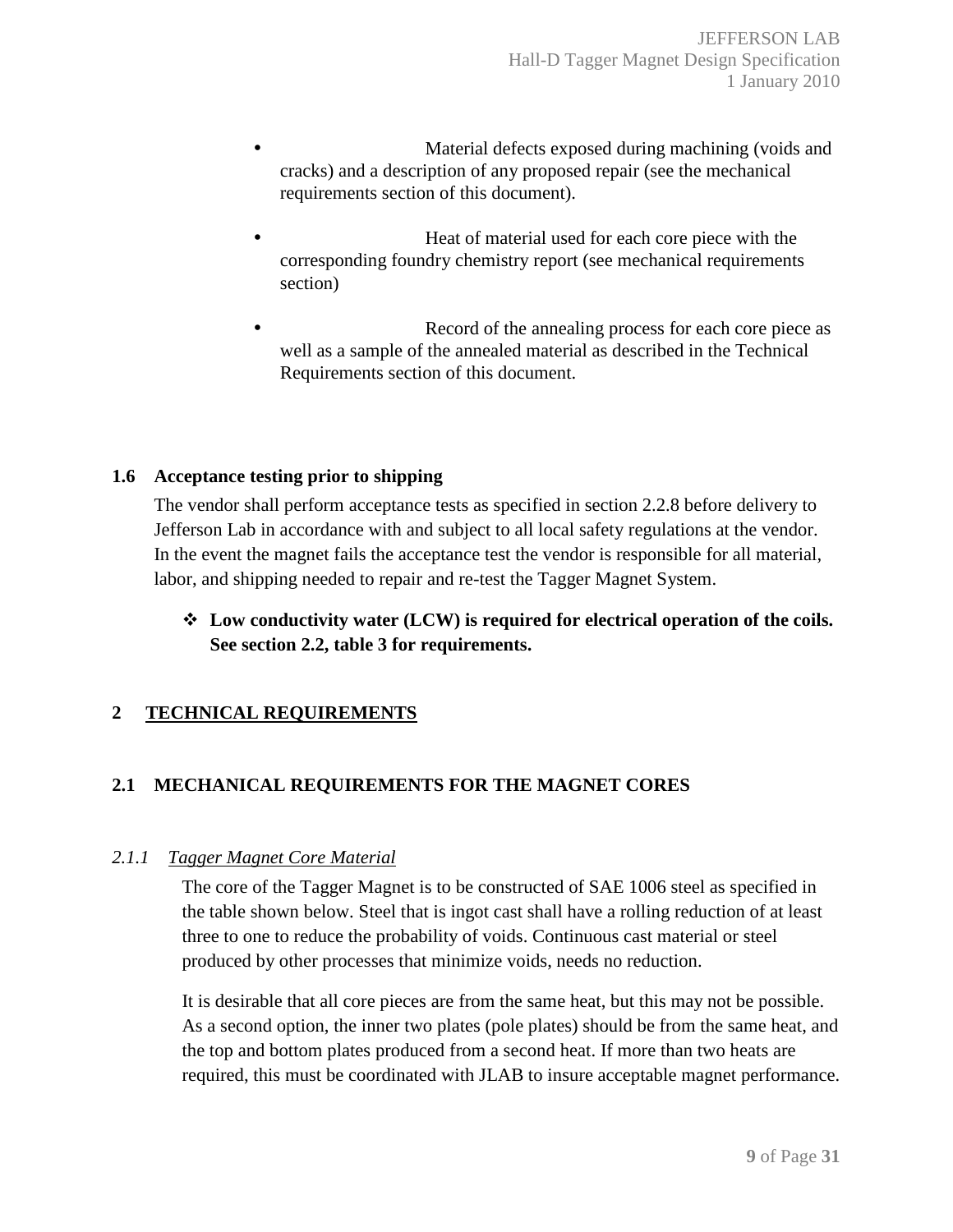- The foundry chemistry certification shall be provided to JLAB prior to beginning machining operations.
- The vendor shall provide copies of all tests results, ladle analysis, product analysis, material certification, and dimensional measurements to the Jefferson Lab Technical Representative within ten calendar days after obtaining such information, and not later than required by the Fabrication Milestones F-11 of Section **Error! Reference source not found.**.

| Impurity   | $Wt.$ %         |
|------------|-----------------|
| Carbon     | $0.04 - 0.08$   |
| Manganese  | $0.25 - 0.45$   |
| Phosphorus | $\leq 0.04$     |
| Silicon    | $\leq 0.4$      |
| Aluminum   | $\leq 0.03$     |
| Nitrogen   | $\leq 0.012$    |
| Oxygen     | ${}^{<}\,0.035$ |
| Sulfur     | $\leq 0.025$    |
| Copper     | $\leq 0.15$     |
| Nickel     | $\leq 0.15$     |
| Chromium   | $\approx 0.09$  |
| Molybdenum | ${}^{< 0.07}$   |

#### **Table 1: Chemical composition limits for SAE 1006 steel.**

## *2.1.2 Annealing of the magnet cores*

All magnet core pieces shall be fully annealed after any cold work and/or prior to final machining. Steel shall not be handled or stored by lifting magnets or other magnetizing material at any time following the annealing process. In order to assure optimum magnetic performance, Jefferson Lab prescribes the following annealing cycle for a material similar to AISI-1006:

- 1. Choice of a suitable atmosphere (or vacuum) is left to the vendor and shall be addressed in the proposal.
- 2. Annealing temperature 1769 Fahrenheit
- 3. Hold piece at 1769 °F  $\pm$ 50 °F for one hour per inch of thickness.
- 4. Furnace-cool piece to 600 °F at a rate not to exceed 50 °F/hour, then air cool.

The vendor may propose a different annealing cycle if such a cycle would achieve equivalent or better magnetic performance for the material, but Jefferson Lab approval is required for any proposed annealing cycle. The vendor shall address the annealing cycle in the proposal.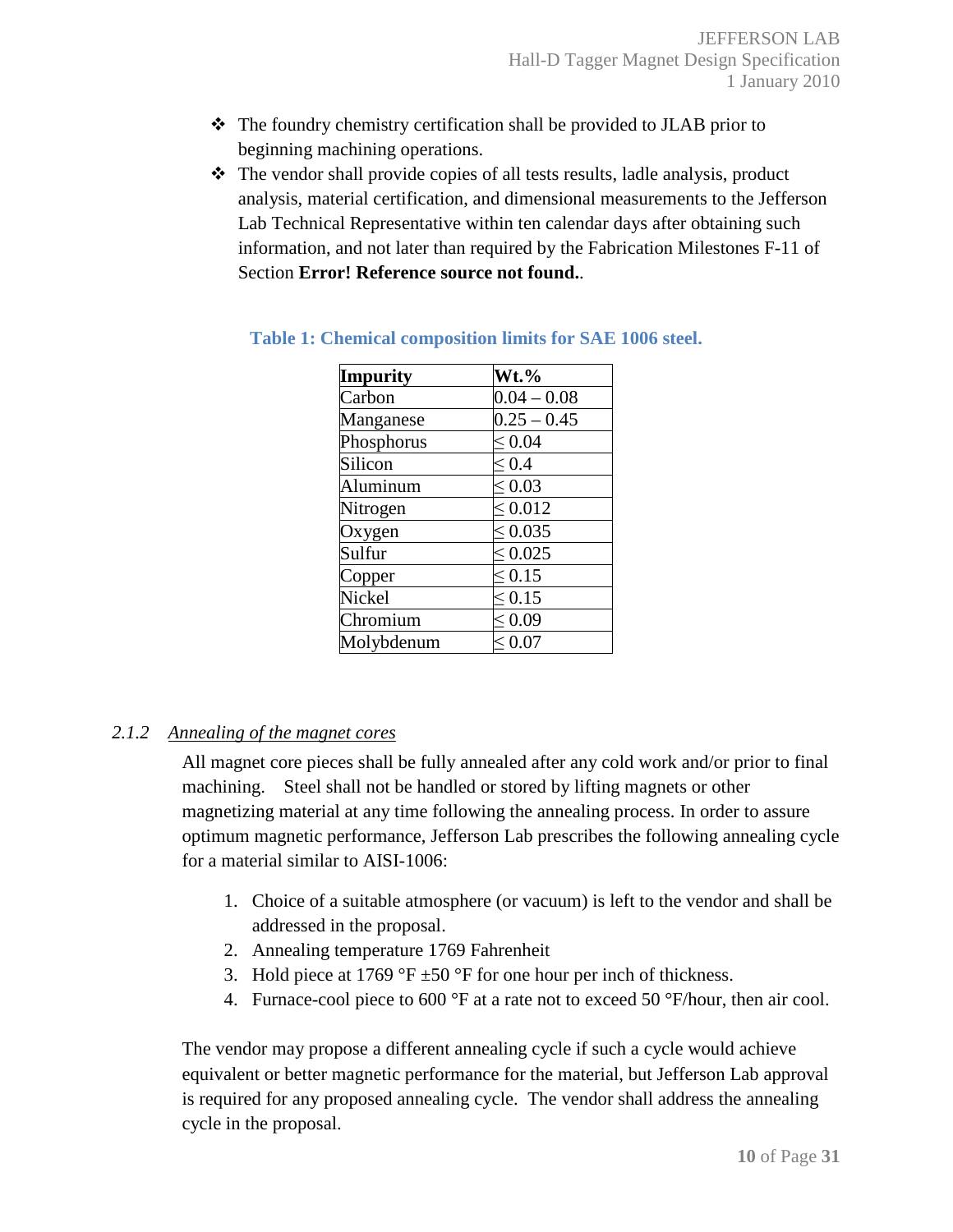After contract award any proposed change by the vendor in the annealing cycle shall require written approval from the Jefferson Lab Technical Representative. Jefferson Lab shall require ten calendar days after receipt of any proposed change to approve or disapprove it.

A sample piece of the 1006 steel from the heat shall be annealed along with every the slab being heat treated. The sample pieces of 1006 steel,  $0.75 \times 3 \times 3$  inches shall be extracted from excess volumes of the slabs. They shall be identified with the drawing number of the part they represent.

 The Jefferson Lab Technical Representative shall be provided with heat treatment records and the annealing sample for approval prior to final machining of the respective core piece. Jefferson Lab will respond within ten calendar days after receipt of documents.

# *2.1.3 Inspection of the core material for internal defects & sonic tests for voids cracks and inclusions*

The vendor shall be responsible for the ultrasonic inspection of all pole pieces to assure delivery of steel free from discontinuities, bursts, pipes porosity, flakes, laps and seams. In order to determine the size, quantity, and location of any significant voids, nonmetallic inclusions or discontinuities (lamina), the vendor shall ultrasonically inspect the entire volume of each pole piece in accordance with ASTM-A-578 with supplementary requirements of S1, S2 (acceptance as per S2.2- JLAB description below), S3, S4, S5, and S9, and provide the Jefferson Lab Technical Representative with a complete inspection record, including documentation of the inspector's qualification. **No calibration holes shall be drilled into the pole pieces. If calibration holes are required (S9), a separate scrape piece from the same heat may be used.**

In order to be "unconditionally acceptable", the ultrasonic inspection shall reveal no voids (or equivalent defects) with a characteristic diameter greater than  $0.3$  THIS IS UNREALISTIC inches throughout the steel core volume. Defects within 0.9 inches of the finished pole surface are not allowed, but a repair may be acceptable (see below).

Should a defect in a pole piece be discovered either by ultrasonic testing or exposed during machining, it shall be reported in writing (email is acceptable) to the Jefferson Lab Technical Representative. Jefferson Lab will determine within ten calendar days after receipt of documents (including any proposed repair technique) if the piece is acceptable, repairable, or is to be rejected. If a defect is close to the surface and deemed repairable, a press fit plug of the same core material (heat) may be used. **Welding is**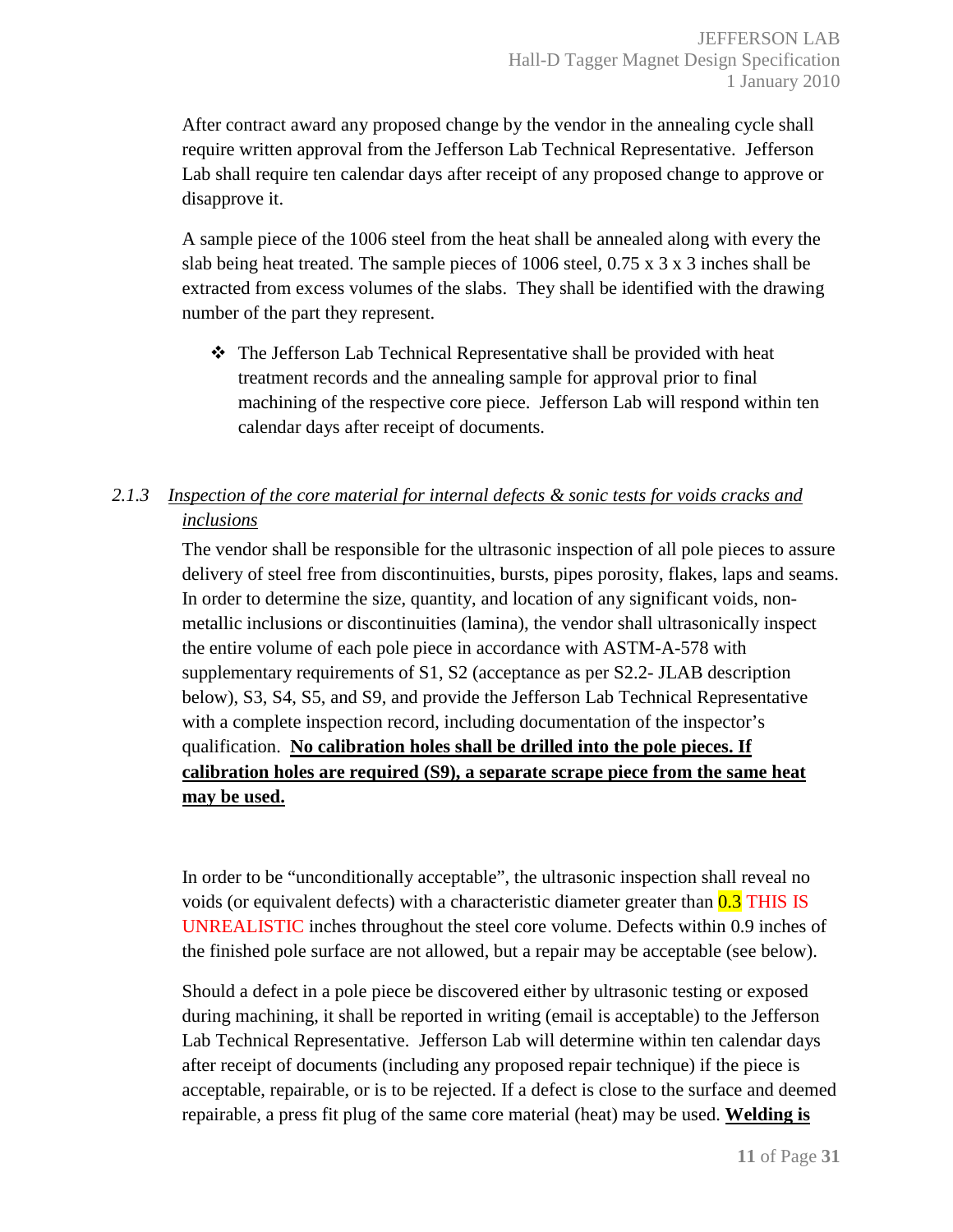**not permitted**. If the piece is deemed "rejected" by Jefferson Lab it shall be replaced at the manufacturer's expense.

 The Jefferson Lab Technical Representative shall have the option to witness all ultrasonic inspections, and the vendor shall give the Jefferson Lab Technical Representative a minimum of ten calendar days notice as to the time and place of the inspections. The vendor shall demonstrate to the Jefferson Lab Technical Representative at the time of testing the ability of his equipment to detect deviations from the specifications of Section 2.1.3. The vendor shall also provide the Jefferson Lab Technical Representative with certifications of compliance with specifications (Section 2.1.3), and acceptance of the magnet shall be conditional upon compliance.

## *2.1.4 Work Hardening*

In order to prevent deterioration of magnetic performance, the machining and drilling schedules to be followed after the pole material has been annealed shall be such as to avoid work hardening the pole material to a depth greater than 0.02 in. beneath the finished pole face surfaces and 0.05 in. beneath all other finished surfaces. For purposes of preparing these schedules the vendor may assume that work hardening for a properly ground sharp tool will extend to a depth equal to the thickness of the chip removed.

 Vendor shall provide a machining sequence to JLAB for approval to meet the above requirement.

# *2.1.5 Machining & Assembly Tolerances*

All machining tolerances, pole profiles, and surface finishes and assembly tolerances are indicated on the JLAB design drawings. **No relaxation of these tolerances will be permitted without written permission from the Jefferson Lab Technical Representative**. All machining operations shall be carried out either with the work stabilized at a temperature of 70 °F  $\pm$ 5 °F or corrected to 70 °F. All finished yoke pieces shall be inspected and shall demonstrate compliance with the dimensional tolerances given in the manufacturing drawings. In the vendor's proposal, the vendor shall indicate how the yoke assemblies will be inspected. The Jefferson Lab Technical Representative shall have the option of witnessing the dimensional inspection. To this end, the vendor shall notify the Jefferson Lab Technical Representative at least ten calendar days in advance of the inspection.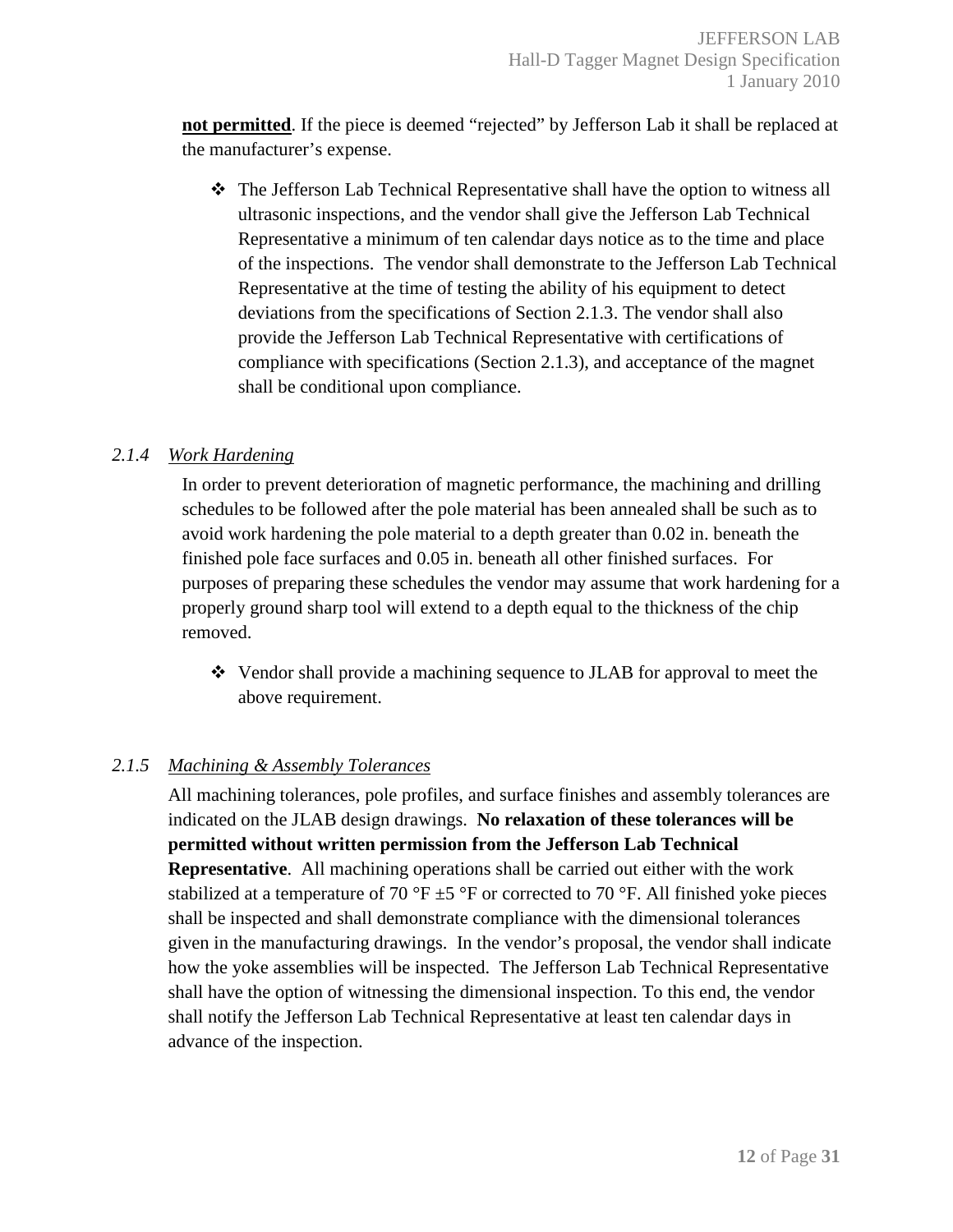#### *2.1.6 Welding*

#### **Welding on the core assembly is not permitted.**

#### *2.1.7 Assembly- Clean area requirement*

Assembly of core pieces shall be performed in a clean environment to assure no foreign particulates are trapped between mating surfaces. The presence of any such particulates that lead to a compromise in the geometric reproducibility of the assembly is cause for rejection. JLAB reserves the right to have the Technical Representative witness the magnet assembly at the vendor's facility. The vendor shall notify the Jefferson Lab Technical Representative at least ten calendar days in advance of assembly.

#### *2.1.8 Protection*

Interface surfaces between magnet core parts shall be lightly coated with the rust preventative LPS-3 or a Jefferson Lab approved equivalent. The surfaces of the core assembly that will be exposed once the magnet is assembled (not including the vacuum wetted surfaces or o-ring sealing surfaces) shall be cleaned, masked, primed and painted as noted on the details and Core Assembly Drawing. The vacuum wetted surfaces are to be coated with Cosmoline (or a JLAB approved equivalent). In addition, all assembly hardware (i.e. nuts, threaded rod, and dowel pins) and all threaded holes shall be masked during painting**. Interface surfaces and vacuum wetted surfaces are to be protected from mechanical damage**. Prior to painting, the core shall be cleaned of dusts, oils, rust, and other contaminants to assure a smooth and durable bond. The protectants to be used should be specified at the time of the proposal. Any change to this protection plan must be approved by the JLAB technical representative.

#### *2.1.9 Marking*

Each core component shall be marked on one side and on one end (not the interface or vacuum wetted surface) with its part number and weight in 3" tall painted numbers. These markings must be easily visible after painting.

#### **2.2 COIL REQUIREMENTS INCLUDING LCW WATER AND POWER**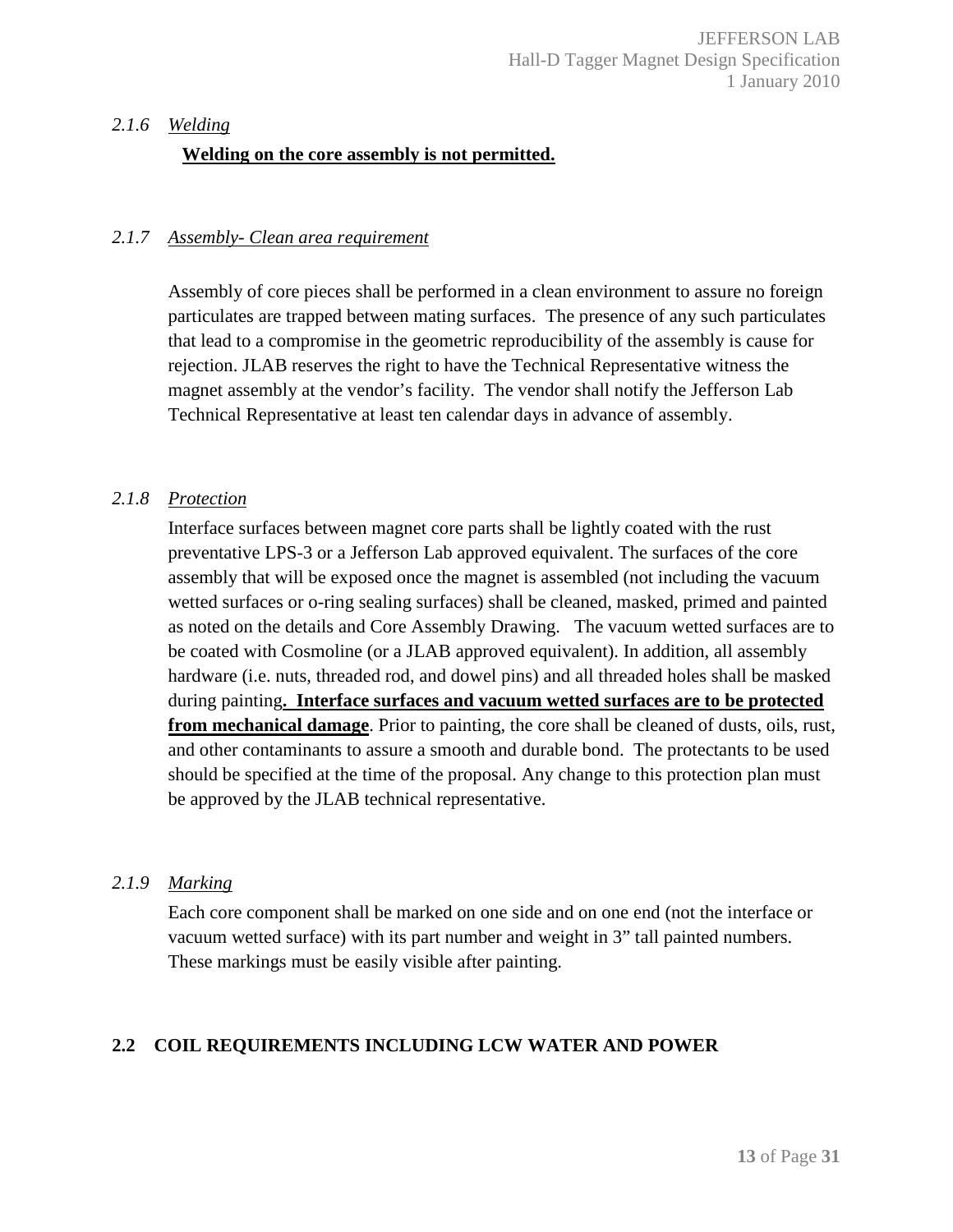The Tagger magnet normal conducting coils will be constructed from water cooled, hollow copper conductor windings. **Low conductivity water (LCW) is required for operation**. The coils must meet the requirements given in Table 2. The Tagger Dipole Magnet Coils are to be wound, without conductor-to-conductor joints, in a fashion which minimizes the heat transfer between cooling loops as demonstrated in drawings D00000-19-00-1005 and D00000-19-00-1006. The specification for the water fittings, temperature switches, and current connections are also specified on these drawings. The coil assembly is to be insulated from the ground potential using fiberglass supported epoxy (vacuum-pressureimpregnated fiberglass tapes and cloth).

| <b>Requirements</b>                                                       | <b>Units</b> | <b>Value</b>                                                                                                                                               |
|---------------------------------------------------------------------------|--------------|------------------------------------------------------------------------------------------------------------------------------------------------------------|
| <b>Coil Mechanical Requirements</b>                                       |              | Drawings D00000-19-00-2010 and<br>D00000-19-00-2010<br>winding scheme, fittings, brazing, material.<br>Flags, fittings and klixon should be on<br>drawing. |
| Maximum Design Temperature                                                | $\circ$ F    | 203                                                                                                                                                        |
| Maximum operating temperature                                             | $\circ$ F    | 176                                                                                                                                                        |
| Maximum water pressure                                                    | <b>PSI</b>   | 120                                                                                                                                                        |
| Maximum water pressure drop                                               | <b>PSI</b>   | 100 return line is at 20 psi?                                                                                                                              |
| Maximum flow rate                                                         | <b>GPM</b>   | 20                                                                                                                                                         |
| Maximum water flow velocity                                               | ft/sec       | 8                                                                                                                                                          |
| Maximum voltage drop across all<br>coils connected in series for 1.8<br>T | V            | 170                                                                                                                                                        |
| <b>Maximum Current</b>                                                    | $\mathbf{I}$ | 400                                                                                                                                                        |
| Operating Current at 1.5 Tesla                                            | $\mathbf I$  | 223                                                                                                                                                        |
| <b>Operating Current at 1.8 Tesla</b>                                     | $\mathbf I$  | 320                                                                                                                                                        |

## **Table 2: Partial list of coil requirements**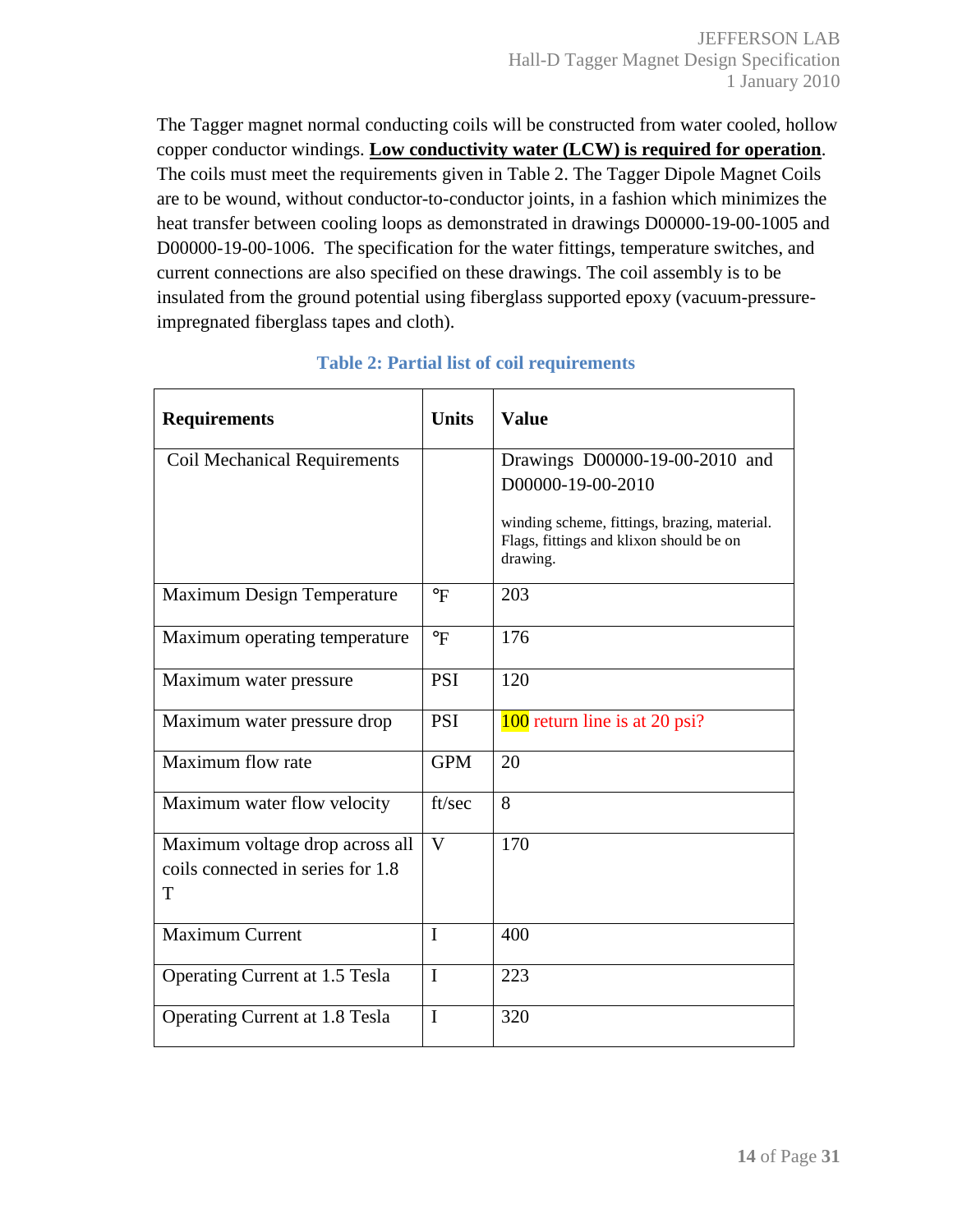## *2.2.1 Materials*

Conductor Development Association Alloy # C10200 or Alloy # C10300 annealed (or JLAB approved equivalent) hollow copper conductor shall be used. Coil assemblies shall be fabricated without any conductor joints or splices.

# *2.2.2 Insulation*

The conductor turns are to be insulated from each other with a **primary insulation** of Mylar tape and a **secondary insulation** of fiberglass tape. The coil assembly is to be insulated from electrical ground and bound in a stable configuration using a ground wrap of fiberglass tape. The entire assembly is vacuum impregnated with epoxy. Materials shall be rejected in the event that they have been shipped or stored improperly such that contamination, mechanical damage or degradation has taken place. No material shall be used that is beyond its published shelf life.

a. Primary conductor insulation

The primary turn-to-turn insulation material shall be 3M #56 Mylar tape or a Jefferson Lab approved equivalent, 0.0022" thick by widths suited to half lap application by manual or machine methods.

## b. Secondary conductor insulation

Dry fiberglass tape, between 1/2" and 2" wide x .005" thick, in a medium or dense weave shall be used for the reinforcement of the epoxy around the individual conductors. Dry fiberglass tapes 0.007" thick, in a medium or dense weave shall be used for the reinforcement of the epoxy that forms the ground wrap. The fiberglass materials shall be "E" grade, treated with an epoxy compatible coupling agent.

c. Epoxy Formula

The following formula is required for the vacuum impregnation of the coils. Formulation of Encapsulant (all in parts, per weight)

| Shell EPON826 Resin                                      |                      | 70                   |
|----------------------------------------------------------|----------------------|----------------------|
| Shell EPON871 Resin (aliphatic polyepoxide) flexibilizer |                      | 30                   |
|                                                          |                      | 100 parts of resin   |
| Where                                                    |                      |                      |
| Total (EEW) Epoxide Equivalent Weight is:                | 826 is $.7(182)=127$ |                      |
|                                                          | 871 is $.3(430)=129$ |                      |
|                                                          |                      | $EEW = 256 (+/- 6%)$ |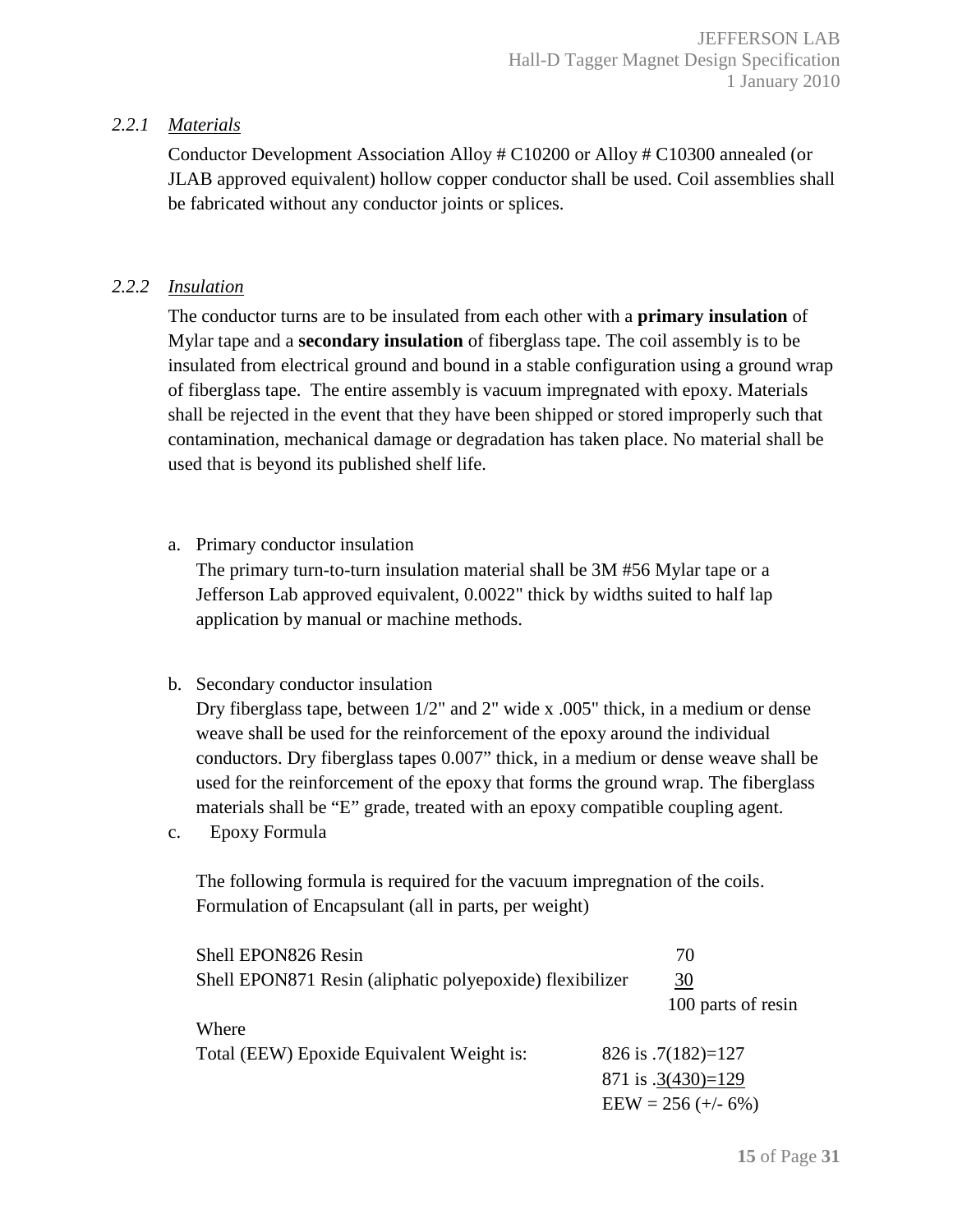Plus

Uniroyal Chemical Co. TONOX (aromatic diamine curative) Shell Agent-W or Agent-Y may be substituted for TONOX. Total (HEW) Hydrogen Equivalent Weight is: 48(+/-4%)

| <b>HEW</b> | $48 = 20$ |  | parts of C/A                     |  |  |
|------------|-----------|--|----------------------------------|--|--|
|            |           |  | EEW 256 100 parts of resin blend |  |  |

plus at the vendor's option:

Anchor Pacific K.54 Accelerator (Tris[Dimethyl Aminomethyl] Phenol)  $=\frac{1}{2}$  parts of accelerator 100 parts of resin blend

Cure Cycle:

2 hours at 80C, 3 hours at 150C, slow cool to 50C at 20C/hour

Other formulations will be considered if submitted with the proposal. Details of the alternate formulation; viscosity, pot life impregnation cycle, cure cycle and technical performance data such as mechanical strengths, hygroscopic behavior, and radiation resistance must be included, and provided to the JLAB technical representative. The vendor shall include a statement explaining the reasons for preference of the alternate formulation. The requirements for an alternate epoxy are listed below.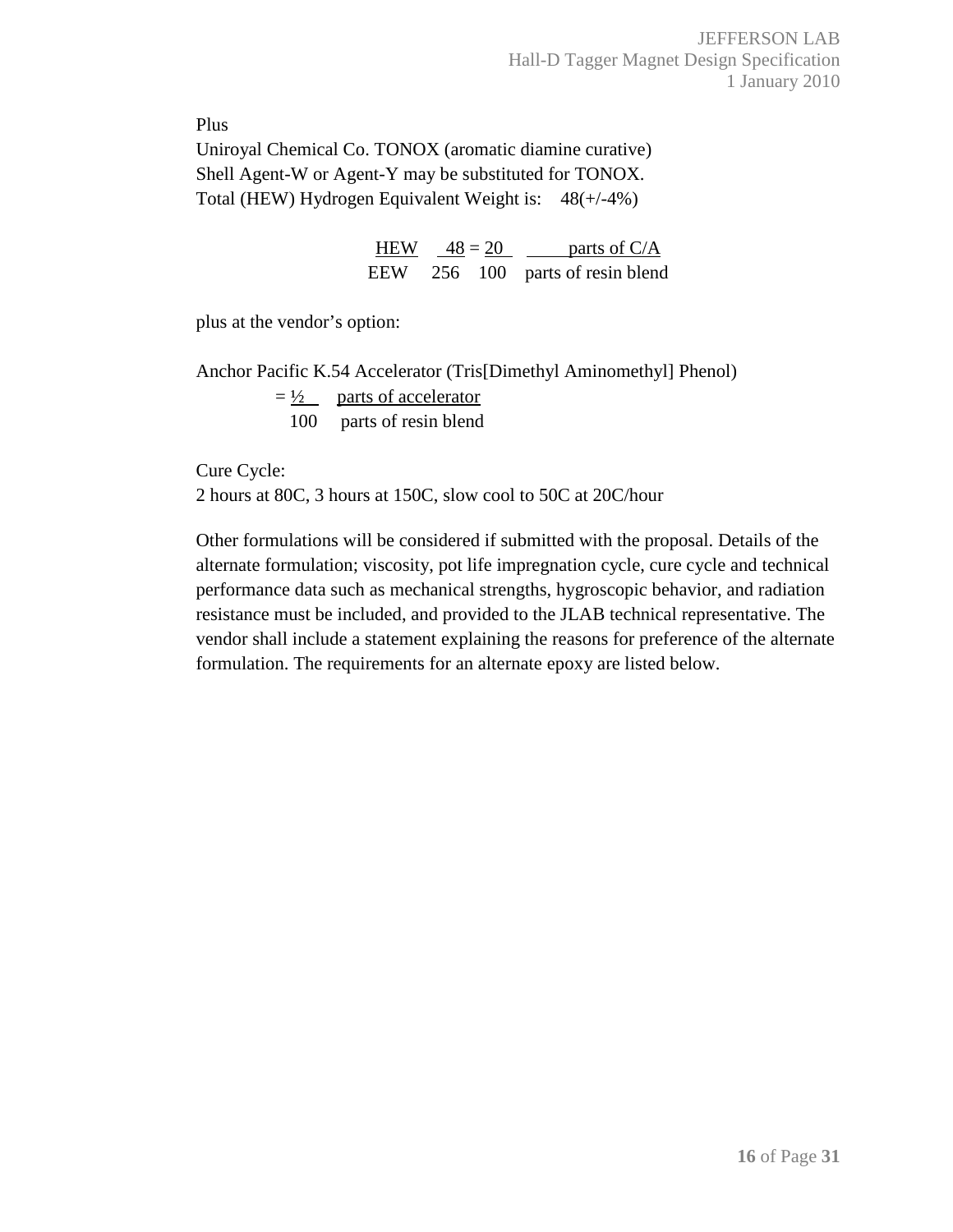## **Requirements for alternate epoxy formulation:**

Operating Temperature: 95 C Thermal Cycle Life: 100 cycles/year for 20 years Radiation Resistance:  $1.3 \times 10^5$  rad Color: clear, clarity to allow visual inspection of conductors Hardness: 90 (Shore D) Flexural Strength: 16,400 psi Heat Deflection Temperature: 116 C Viscosity: 25 cps at 80 C Volume Resistivity:  $1.24 \times 10^{15}$  ohm-cm.

d. Insulation Clarity and Finish

Insulation shall be left as clear to allow for visual inspection of individual conductors. There shall be no powder fillers, no coloring or pigmentation used in the insulation system. There shall be no painting or refinishing of coil surfaces. Excess epoxy shall be removed/cleaned so dimensional tolerances are maintained.

## *2.2.3 Filler Blocks*

Filler blocks shall be made from NEMA Grade G-10 or G-11.

# *2.2.4 Braze Filler Material*

Joints between copper conductors and copper electrical terminals may be brazed with silver-copper-phosphorous braze alloy per Federal Specification QQ-B-654A,Grade BcuP-5 without flux (Handy and Harmon Silfos) or the system below. Joints between copper conductors and brass fittings shall be brazed with flux using preforms or filler materials that conform to Federal Specification QQ-B-654A,Grade Vii (Handy and Harmon Easy Flow 45). All traces of flux shall be removed before potting.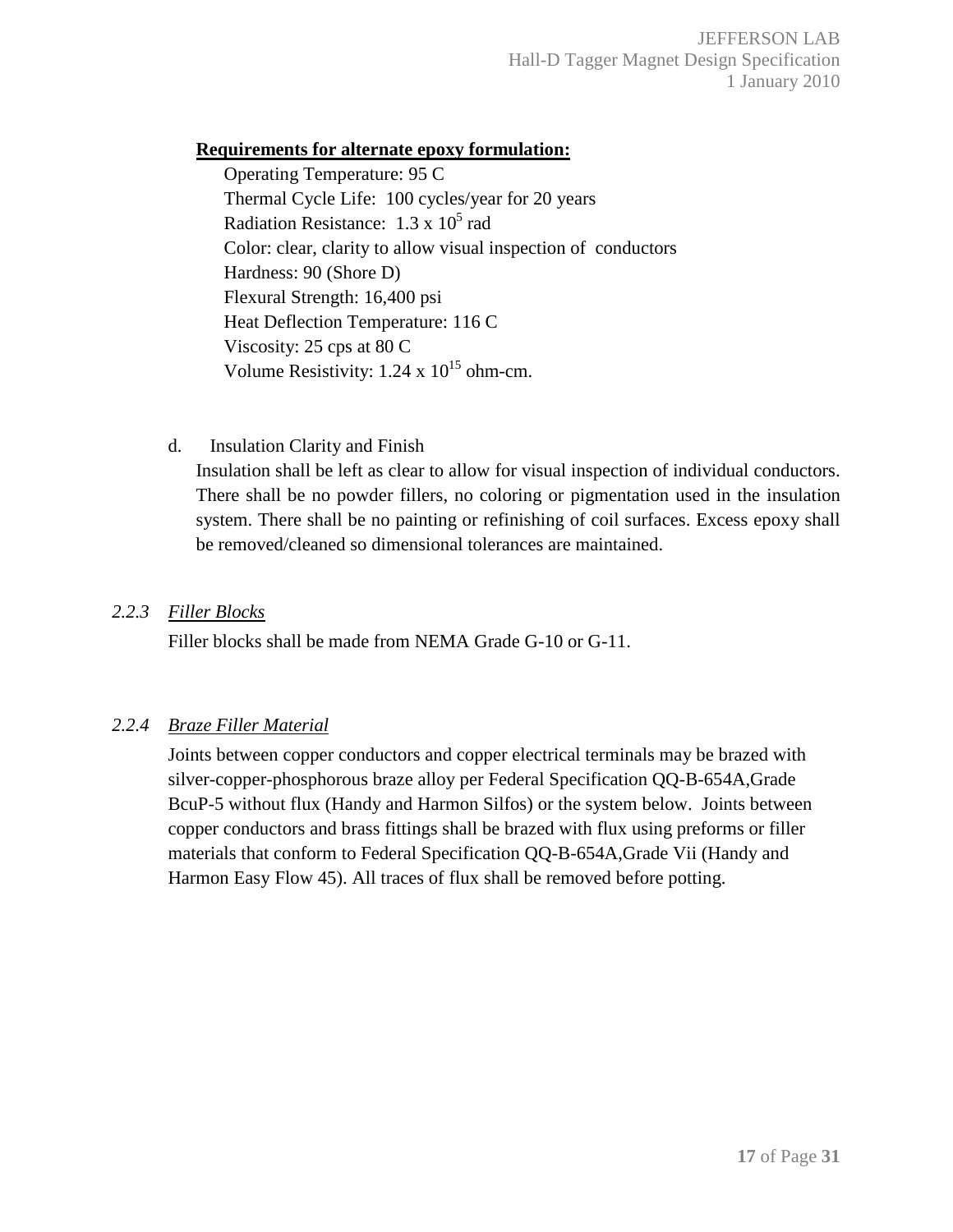#### *2.2.5 Coil Fabrication*

No deviation from procedures proposed by the vendor (detailed in the Manufacturing Plan) will be allowed without prior written approval from the Jefferson Lab technical representative.

## a. Conductor Inspection

The vendor shall inspect the conductor upon receipt. The inspection shall verify material certification, cross-section dimensions; freedom from excessive warp, twist and camber; freedom from slivers, burrs or other defects on the surface; freedom from bore obstructions such that the flow requirements, as specified in table 3 are not compromised.

## b. Conductor Cleaning

The conductor shall be free of slivers, burrs, and other injurious defects. The conductor shall be cleaned and de-greased before application of insulating materials using a Jefferson Lab approved solvent and solvent cleaning method. Drying shall be performed with dry nitrogen or clean filtered (dry) air to avoid oil or water deposition on the cleaned surfaces.

- $\triangleleft$  Insulation materials and clean conductor surfaces shall be protected from skin oil, etc., by requiring shop personnel to wear clean, lint free gloves while handling conductors and insulation. Cleaned conductors, whether bare or insulated, shall be stored and processed in an area free from metallic dust and other coil contaminants. Insulation and in-process subassemblies shall be stored and/or processed in controlled clean areas.
- c. Coil Winding

The vendor shall include details of the coil winding procedure in his proposal as part of the manufacturing plan. The sequence of all activities shall be clearly indicated. No joints are allowed in the windings.

## d. Turn-to-Turn Insulation

A single winding of Mylar tape primary insulation shall be applied to the conductor half-lapped.

For the turn-to-turn fiberglass epoxy insulation system a single winding of halflapped, 0.005" thick fiberglass tape shall be applied directly over the Mylar tape. The distance between edges of the fiberglass tape may range from zero to 1/8 inch. Care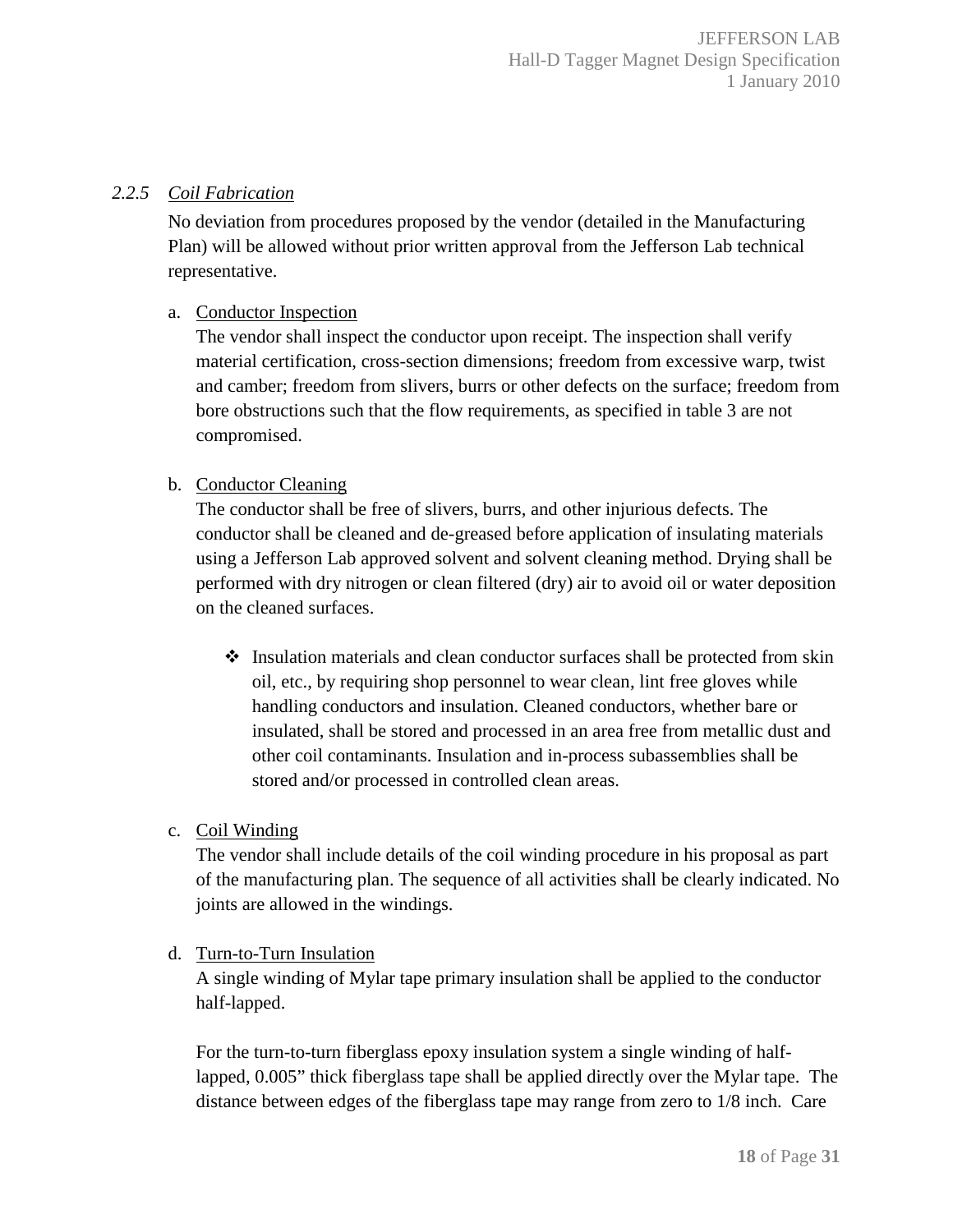shall be taken to avoid damage to the insulation in subsequent handling. Damaged insulation shall be reapplied in a manner that will maintain insulation continuity.

e. Ground Wrap Insulation

One half-lapped layer of 0.007" fiberglass shall be wrapped around the straight lengths of the coil that form the body and around the straight ends of the coil that forms the cross-over.

More sparsely wound tape or cloth, suitably restrained, may be substituted in the 90 degree bend zones where excessive build-up on the small radius is expected. Care shall be taken to prevent damage to the insulation in subsequent handling. Damaged insulation shall be replaced in a manner that will maintain insulation continuity.

f. Braze Joints

No joints are allowed conductor-to-conductor in the body of the windings.

Braze Joint Sample for the Proposal

• A braze joint is specified in the enclosed drawings at the pipe fittings to the coils and from the conductor to flags. All brazes must adhere to ASME B31.9 Building Services Piping requirements. The vendor shall submit a representative sample of this joint with the proposal using a sample copper conductor that is within 0.15 inches of the specified copper in width and breadth and within 1/16 inch of the hole diameter. The vendor is required to submit a Brazing Procedure Specification with the sample braze. The sample will be sectioned and judged by the Jefferson Lab Proposal Review Board on the basis of leak tightness and freedom from flow restrictions. Disqualification of the sample braze joint is a basis for disqualification of the vendor's proposal for brazing.

Production Coil Braze Sample (as per ASME B31.9 Building Services Piping requirements)

• Before brazing the conductor-to-water fitting joints of production coils, the vendor shall submit to the Jefferson Lab technical representative, a sample of the braze joint using the actual copper used in the coil along with identification of the braze maker. All production personnel utilized as braze makers for the production coils must submit a sample of the braze joint. Jefferson Lab must approve the braze joint as acceptable prior to continuation of coil production work by the braze maker.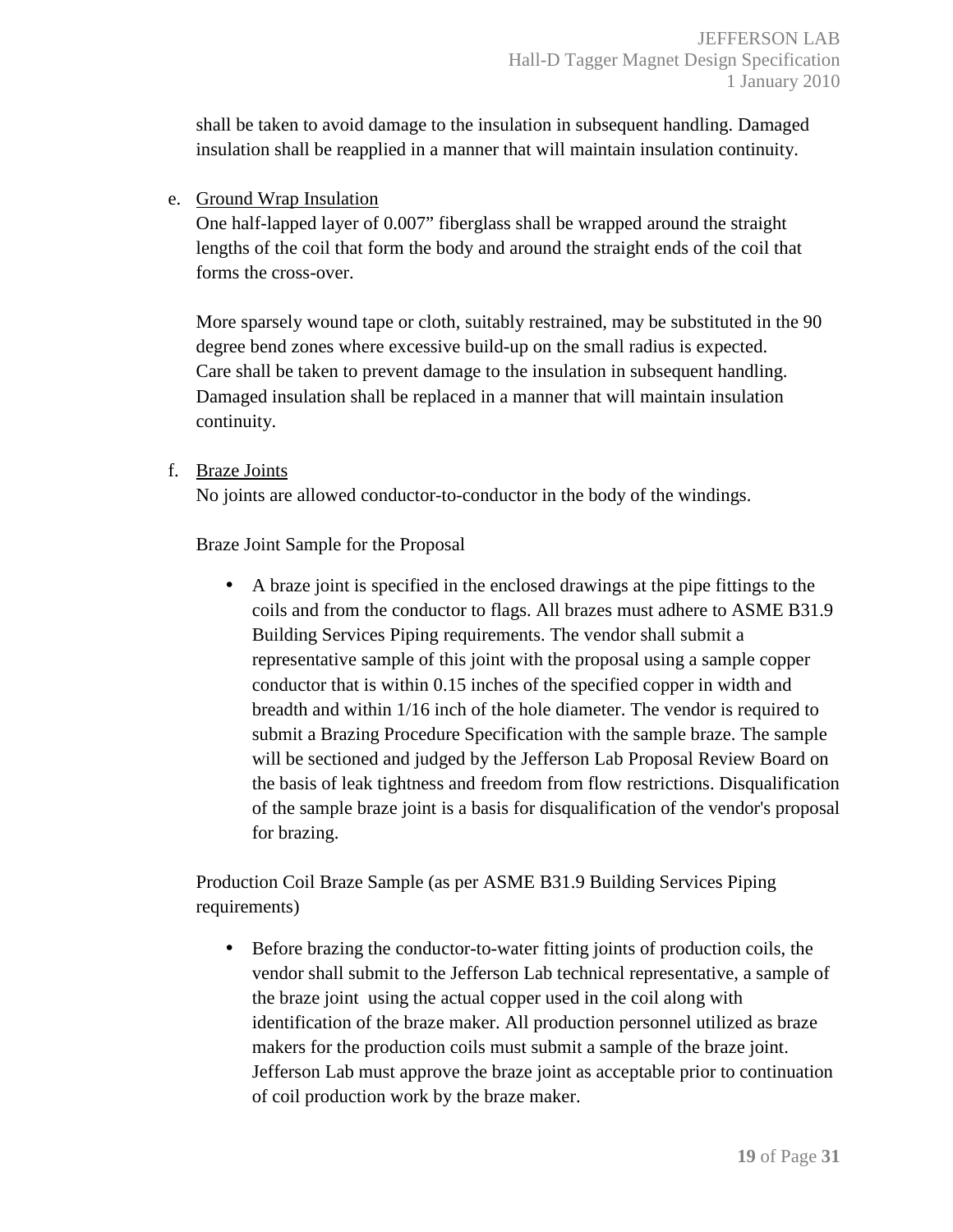# g. Fixtures for Potting and Curing

Each magnet coil shall be vacuum impregnated with epoxy and heat cured. It is the responsibility of the vendor to design and fabricate a mold that forms the coil to the required tolerances.

## h. Impregnation and Curing Processes

a. Process Verification

The vendor shall verify in his manufacturing plan that impregnation and cure of the insulation system will use the materials and handling process parameters specified in this document and shall record all cure process times and temperatures and mm of vacuum associated with the following procedures:

b. Coil Preparation

The vendor shall dry the assembled coil in an oven prior to the vacuum impregnation process and shall certify the oven drying time and temperature in a preheated oven is 135°C. Following completion of the oven drying cycle, the assembled coil shall be allowed to cool down to 25°C prior to insertion in the mold. Once installed in the mold above, a dry vacuum shall be pulled for  $\sim 10$ minutes at 2 to 5 mm of mercury. The coil lead fittings and flags shall be protected from contact with the epoxy during impregnation and curing.

c. De-aeration of Epoxy Resin Mixture

The epoxy system shall be placed in its holding tank at  $25^{\circ}$ C and de-aerated in accordance with the manufacturer's recommendation. The vendor shall note the time and mm of mercury required to de-air the epoxy and shall set aside a one pint sample of the de-aired epoxy system prior to vacuum impregnation and record the viscosity at 25°C using a viscometer and methodology recommended by the epoxy manufacturer. The vendor shall retain the sample; marked "Preimpregnation" and identified by coil number, date and viscosity reading, for review by the Jefferson Lab technical representative and transported with the finished coil's documentation.

d. Impregnation and Cure

The coils shall be vacuum impregnated and cured in accordance with the manufacturer's recommendation. When the dry vacuum pulled on the mold is complete; flood the mold with de-aired epoxy from the holding tank and hold the vacuum until the coil impregnation is complete. Break vacuum and cure using a time and temperature sequence recommended by the resin manufacturer. The vendor shall record all times to, from and at temperature during the post impregnation cure cycle and cool down following cure. The vendor shall ensure that the coil has cooled to 25°C prior to removal from the mold. The vendor shall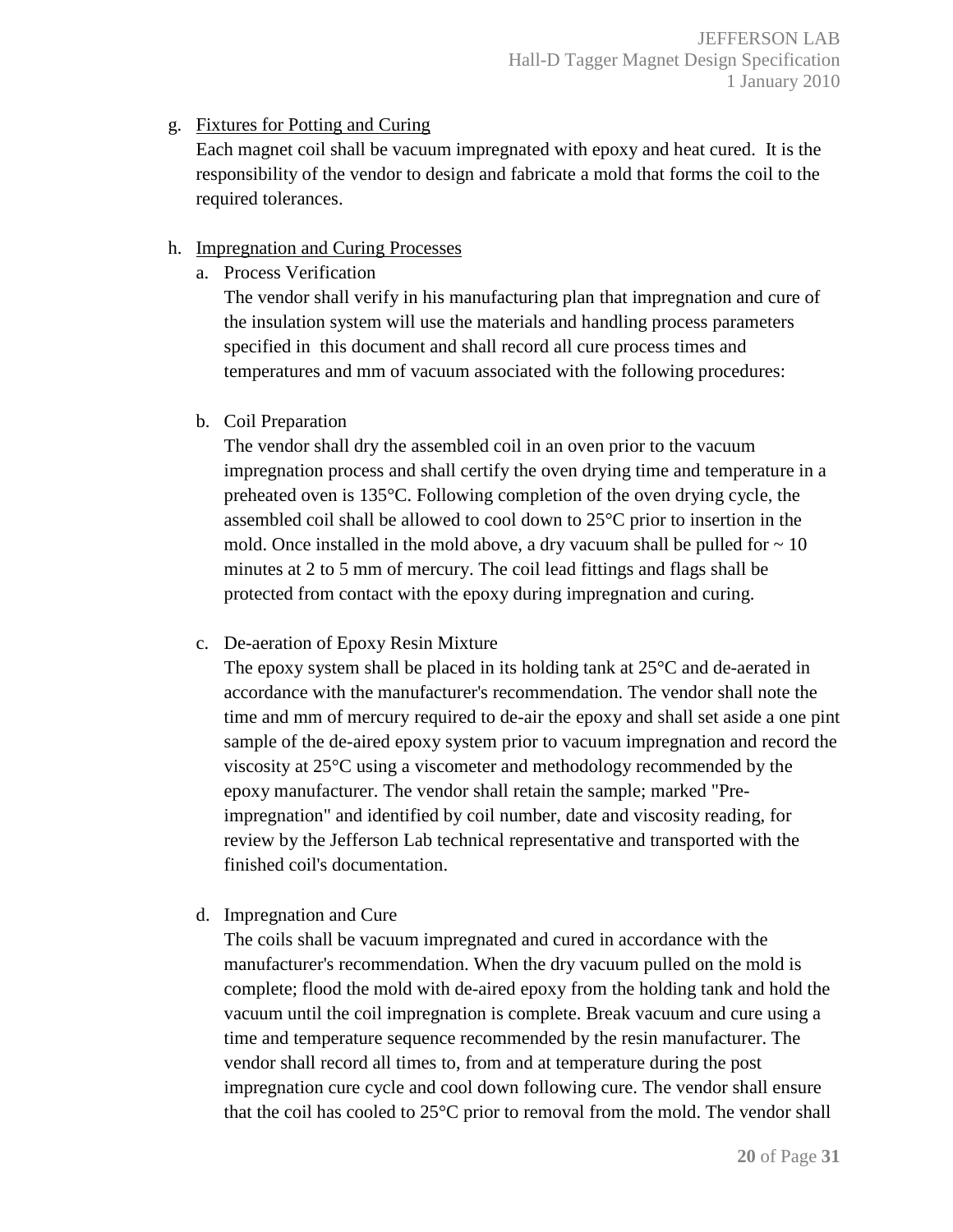note the time and mm of mercury required to vacuum impregnate the coil and shall set aside an additional liquid sample of the epoxy system following vacuum impregnation and record the viscosity at 25°C using a viscometer and methodology recommended by the epoxy manufacturer. The vendor shall retain the sample; marked "post impregnation" and identify by coil number, date and viscosity reading, for review by the Jefferson Lab SOTR and transport with the finished coil's Traveler. The vendor shall set aside a sample of "Postimpregnation" epoxy ~ 50 grams for cure hardened i**n a thin layer condition**  along side of vacuum impregnated coil. The cured sample shall be marked with coil number and time and temperature; for review by the Jefferson Lab technical representative and transported with the finished coil's Traveler.

e. Removal from the mold

Flash shall be removed in such a way that no sharp edges remain on the coils. Removal of flash shall not puncture the insulation or damage the flags or water fittings.

i. Impregnation Evaluation and Repair

After the removal of flash, the vendor shall inspect the cured coil. The following conditions are not acceptable and the coil shall be rejected if these features are evident:

- Dry fiberglass or incomplete saturation of the fiberglass on the surface or within the coil
- Cracks on the surface or within the coil
- Areas of uncured resin.

The Jefferson Lab technical representative may consider repair of the above defects. Prior to repair the Vendor must submit to the Jefferson Lab's technical representative a non-conformance report with a specific, written, repair procedure, including specific electrical tests that match or exceed the requirements of this specification, Section 2.2.6. The request for permission to repair may be denied at the discretion of the Jefferson Lab's technical representative.

## *2.2.6 Coil Testing*

Mechanical and electrical inspections and tests shall be performed on each coil **after the coils are manufactured and again after full assembly.** Copies of all satisfactory and signed-off test reports shall be provided. The Vendor shall submit their Test Plan, to include equipment, procedures and report format, with their proposal. The vendor shall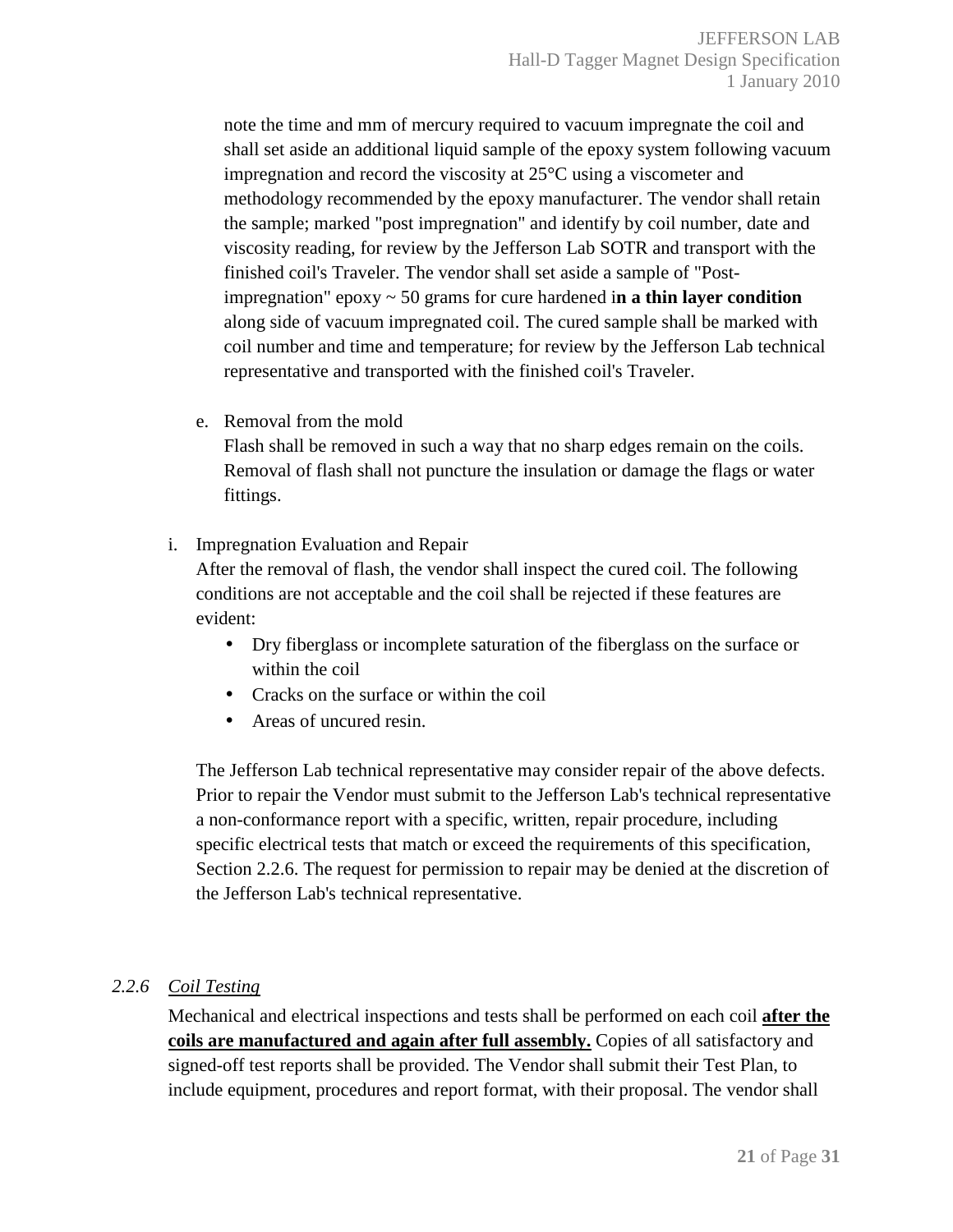provide Jefferson Lab with sufficient advance notice to allow the witnessing of in-process and final acceptance inspections and tests by the Jefferson Lab technical representative.

# **Low conductivity water (LCW) is required for electrical operation of the coils. See section 2.2, table 3 for requirements.**

## a. Water Circuit Test

The water passage shall be flushed with a solution of trisodium phosphate (or a JLAB approved substitute if TSP would violate environmental laws) to clean the conductor bore of emulsions and other processing contaminants. After cleaning, potable water at a minimum of 30 psi shall be pumped through the coil, with a 50 to 150 micron size filter at the inlet. Flushing may end when no dirt or grease is deposited in an identical filter placed in the outlet stream for one minute.

#### b. Flow/Pressure Tests

The coolant circuits shall be tested for flow and pressure drop and shall be subjected to a hydrostatic pressure test. These tests shall be performed using potable water. Flow Test inlet water temperature shall be 45 +/- 2 degrees Celsius. Flow test inlet pressure shall be 50 psi with a 30 psi minimum. Record flow (gpm) and pressure drop (psi) through each circuit. Coil-to-coil variations for identical circuits shall not exceed 5% and shall be within 10% of the expected flow when corrected for line pressure. Hydrostatic test pressure shall be 250 psi. There shall be no pressure drop, within the resolution of the pressure gage, during a 30 minute test of each water circuit. The pressure gage shall be accurate to better than 1 % over the range of 0-300 psi, and shall be graduated in not greater than 2 psi increments.

## c. DC Resistance

The DC resistance of each coil at a known temperature shall be measured and recorded, with +/- accuracy of 1 %, following the application of the fiberglass ground wall insulation. When repeated after the coil has been heat-cured, values, adjusted for temperature differential, shall agree within 2.5 %.

## d. Induced Voltage/impulse Test

A vendor proposed (and Jefferson Lab technical representative approved) induced voltage test for locating shorted turns, shall be employed to test each circuit both before and after the pressure/heat curing process. The induced voltage stress shall be at least 10 Volts/turn. An Impulse test of greater voltage per turn may be substituted for this test in each part of the process. There shall be no deviation in wave shape between any of the test oscillographs.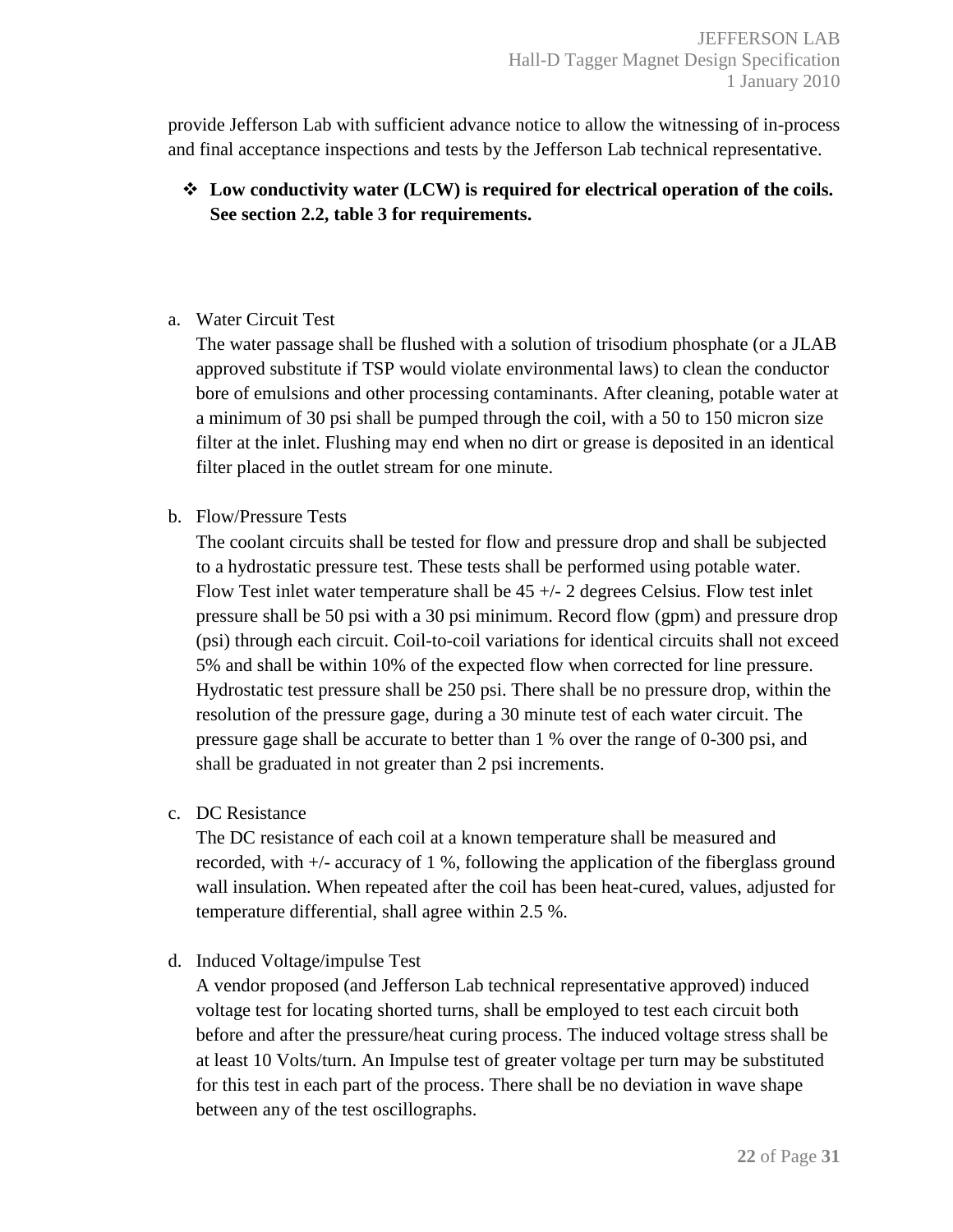e. DC Hipot Tests

Following the induced voltage/impulse tests, establish an intimate Ground Plane and DC hipot each circuit at 4.8kV for one minute. Record the DC leakage current at the beginning of the test, at 30 and at 60 seconds. Breakdown shall be cause for rejection of the unit under test. Coils of the same style shall display leakage currents (at the 60 second interval) of similar magnitudes.

## *2.2.7 The following procedure must be followed when the coils are shipped.*

a. Coil Identification

A removable nameplate shall be attached to the coil lead. Nameplate data shall include the vendor's name, coil weight, epoxy name, maximum test current, a unique unit serial number and the contract number. (After final magnet assembly the nameplates will be removed from the coil leads and permanently affixed to the magnet core.)

In addition, the lead end of each coil shall be permanently marked with the same unique serial number as is on the nameplate. That marking shall be done with nonmagnetic materials.

b. Coil Packaging

The coolant passages shall be drained of all water, flushed with isopropyl alcohol to provide freeze protection for residual water, drained by being blown out with compressed air, and sealed for storage and subsequent shipment. Commercial plastic protectors made for this purpose shall protect fittings. Coils shall be crated for shipment to the "magnet assembly site". The crates shall be built for handling with slings from overhead cranes and for forklift transport. Gross weight per crate shall not exceed 5 t. The crates shall protect the coils from damage in transit and from weather during transit and outdoor storage.

Each crate shall be marked with the addressee, shipper, contract number, contents and shipping weight. The vendor shall arrange shipping.

c. Coil Documentation

Documentation to be provided with each coil includes the manufacturing and quality records as previously described in the coil testing section 2.2.6. In addition, A visual Inspection report (including digital camera files) must be provided.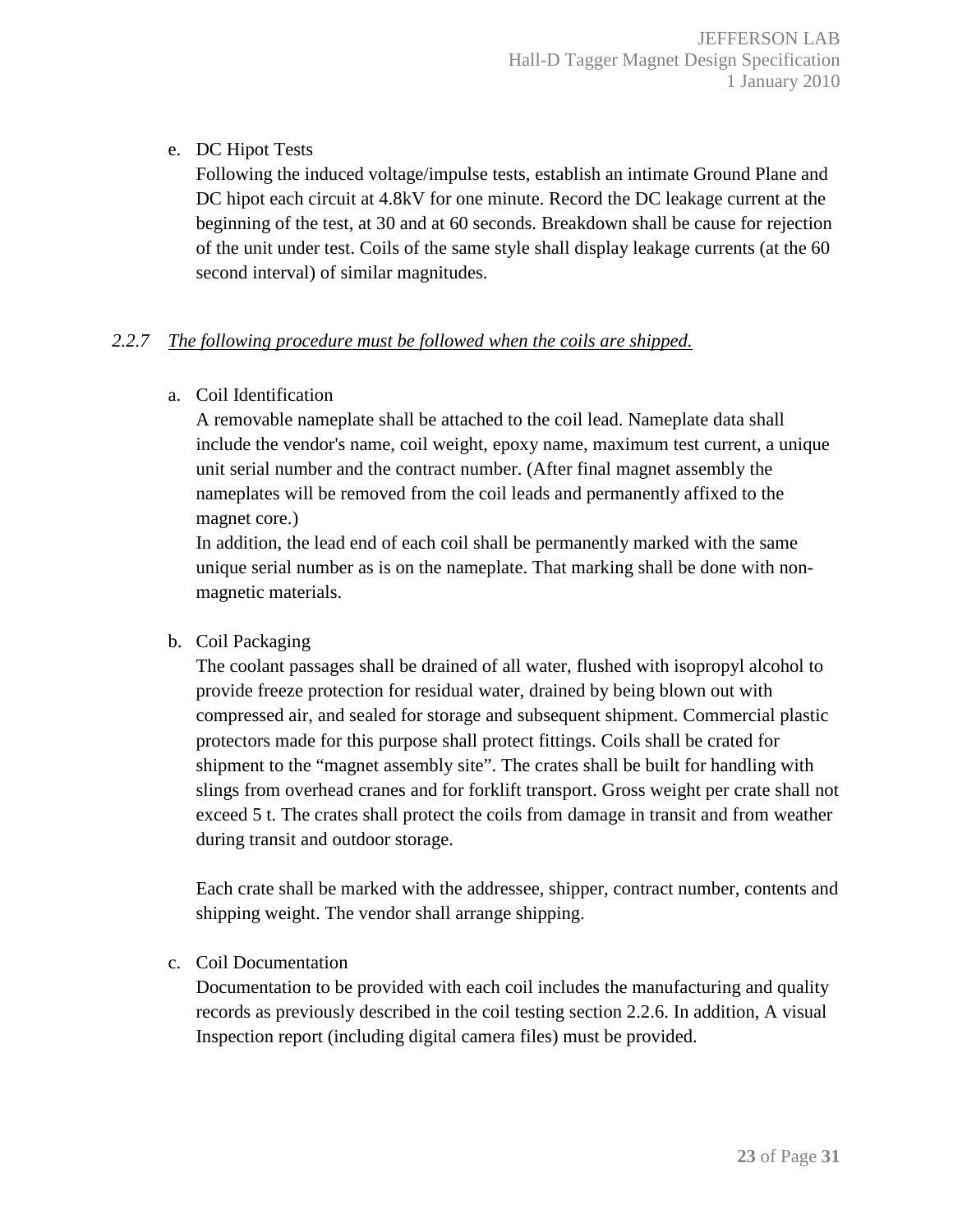## *2.2.8 Acceptance Tests at the assembly facility*

Coils manufactured off site will be subjected to acceptance testing at the vendor's facility. Copies of the coil factory inspection and test records shall have been shipped with the coils for purposes of identification and comparison. Failure to meet drawing and specification requirements will be considered sufficient cause for rejection. Fabrication acceptance tests shall include:

## a. Dimensional Inspection

A careful visual and quantitative dimensional inspection shall be made to verify conformance to drawing and specification requirements.

b. Testing

The magnet coils will be subjected to replication of all tests described in Section 2.2.6 at the assembly facility **after assembly into the magnet cores**. After normalization to null out test condition differences, identical values are expected.

# **3 PREPARATION FOR SHIPMENT OF THE COMPLETE TAGGER MAGNET**

Delivery shall be made to Thomas Jefferson National Accelerator Facility (JLAB), Hall-D, 12000 Jefferson Avenue, Newport News, Virginia USA. The vendor shall be responsible for all delivery arrangements from the vendor's Tagger Magnet System fabrication facility to Jefferson Lab Hall-D including shipping fixtures, special custom fabricated lifting devices, crating, packing, weather proofing, sea proofing and protection, customs clearance, customs duties if any, paid in full and local transportation costs into Jefferson Lab Hall-D. JLAB will apply for duty free entry.

The vendor's representative shall be present for the delivery, unloading and uncrating of the Tagger Magnet system. Jefferson Lab will provide unloading and uncrating services for the Tagger Magnet system at no cost to the vendor. The vendor shall be responsible for the delivery of the Tagger Magnet into Jefferson Lab Hall-D including full responsibility for coordination of the delivery date and time.

The tagger magnet installation is shown in interface drawing D00000-19-00-3001. The truck ramp to the tagger hall at JLAB was designed so that a 73.5' long semi-truck (Classification WB-65) can back to the door. The door is 14 ft 9 in high and 14 ft wide. The magnet is designed such that it can be assembled in place on the photon beam axis in the tagger hall using the lifting equipment foreseen for the hall. Due to this requirement, the maximum weight of any single assembly to be lifted in the hall is 25t which is the rating of the gantry crane over the tagger area. An animated computer movie file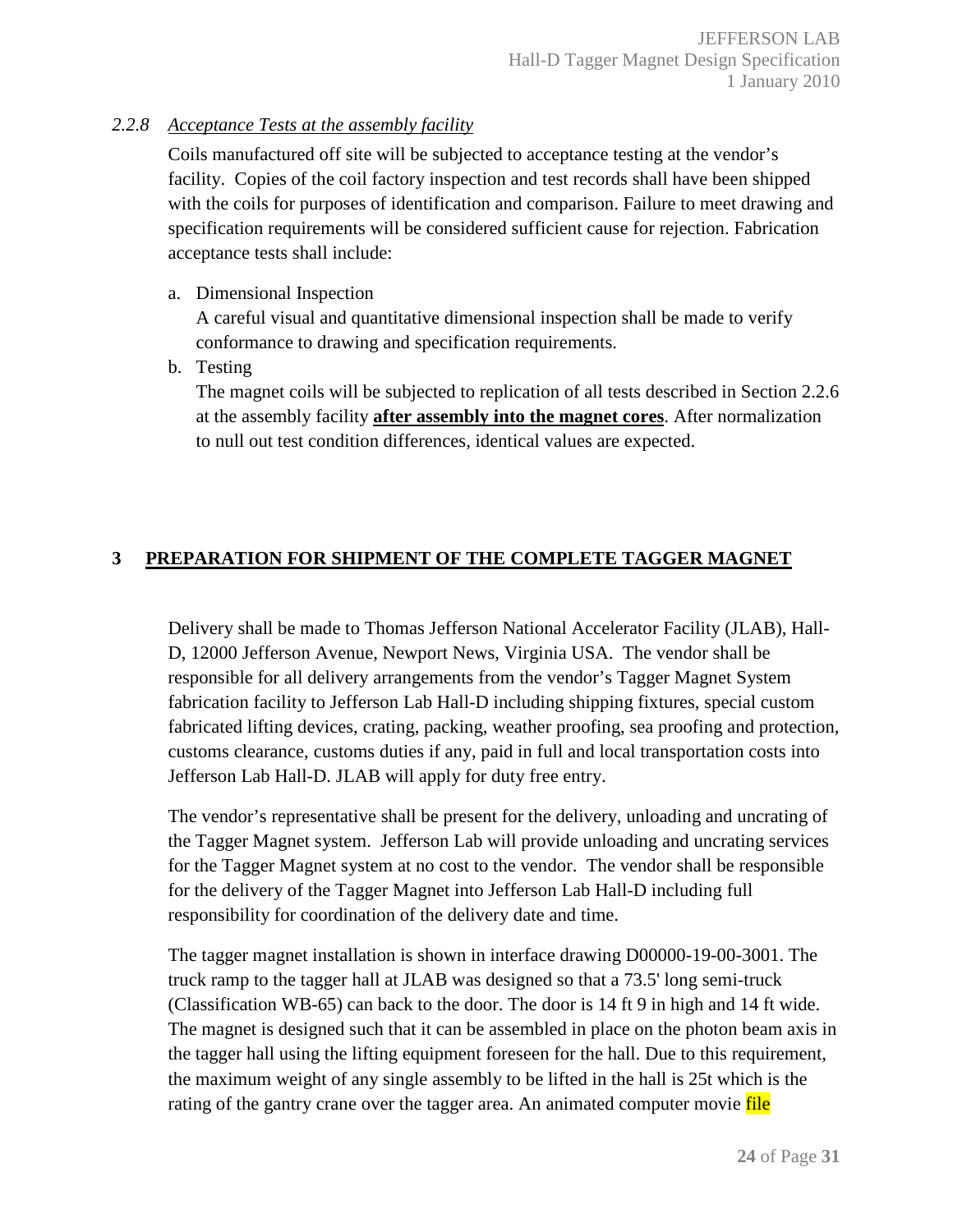**XXXXXX** is provided as part of this documentation package to clearly show the planned installation sequence.

## **4 DESIGN DOCUMENTS AND DRAWINGS**

The Tagger Magnet Reference design consists of the following drawings shown in table 4. The drawings supplied with this specification are in US units.

| Drawing number    | <b>Sheets</b> | Drawing Title                                              |
|-------------------|---------------|------------------------------------------------------------|
|                   |               | Tagger Assembly Drawing showing plates, coils and hardware |
| D00000-19-00-XXXX |               | (tierods, bolts, coil brackets etc.)                       |
| D00000-19-00-1001 |               | Magnet lower sub-assembly                                  |
| D00000-19-00-1002 |               | Magnet lower pole sub-assembly                             |
| D00000-19-00-1003 |               | Magnet upper pole sub-assembly                             |
| D00000-19-00-1004 |               | Magnet upper sub-assembly                                  |
| D00000-10-00-YYYY |               | Coil attachment bracket sub-assembly                       |
| D00000-19-00-1005 |               | Coil sub-assembly lower                                    |
| D00000-19-00-1006 |               | Coil sub-assembly upper                                    |
| D00000-19-00-3001 |               | <b>TAGGER INTERFACE</b>                                    |
|                   |               |                                                            |

**Table 3: The Tagger Magnet System Design Drawing List** 

# **4.1 Tagger Magnet Steel Core Assembly**

This specification covers the reference design of the Tagger magnet core assemblies. Detailed specifications for the fabrication and machining and of the steel yoke/poles are given in the drawings D00000-19-00-1001 through D00000-19-00-1004. The magnet core is constructed from 4 large iron plates. These plates are held together with a combination of high tension rods and bolts shown on drawing D00000-19-00-XXXX.

# **4.2 Magnet Coil Design**

The design for the normal conducting coils is detailed in drawings D00000-19-00-1005 and D00000-19-00-1006. The coil is manufactured as an array with 7 turns in the horizontal and 12 in vertical. The details of the winding scheme are shown in the above drawings. Alternate winding schemes are possible but they must also insure a minimum of heat exchange between the incoming and outgoing water paths. An alternate winding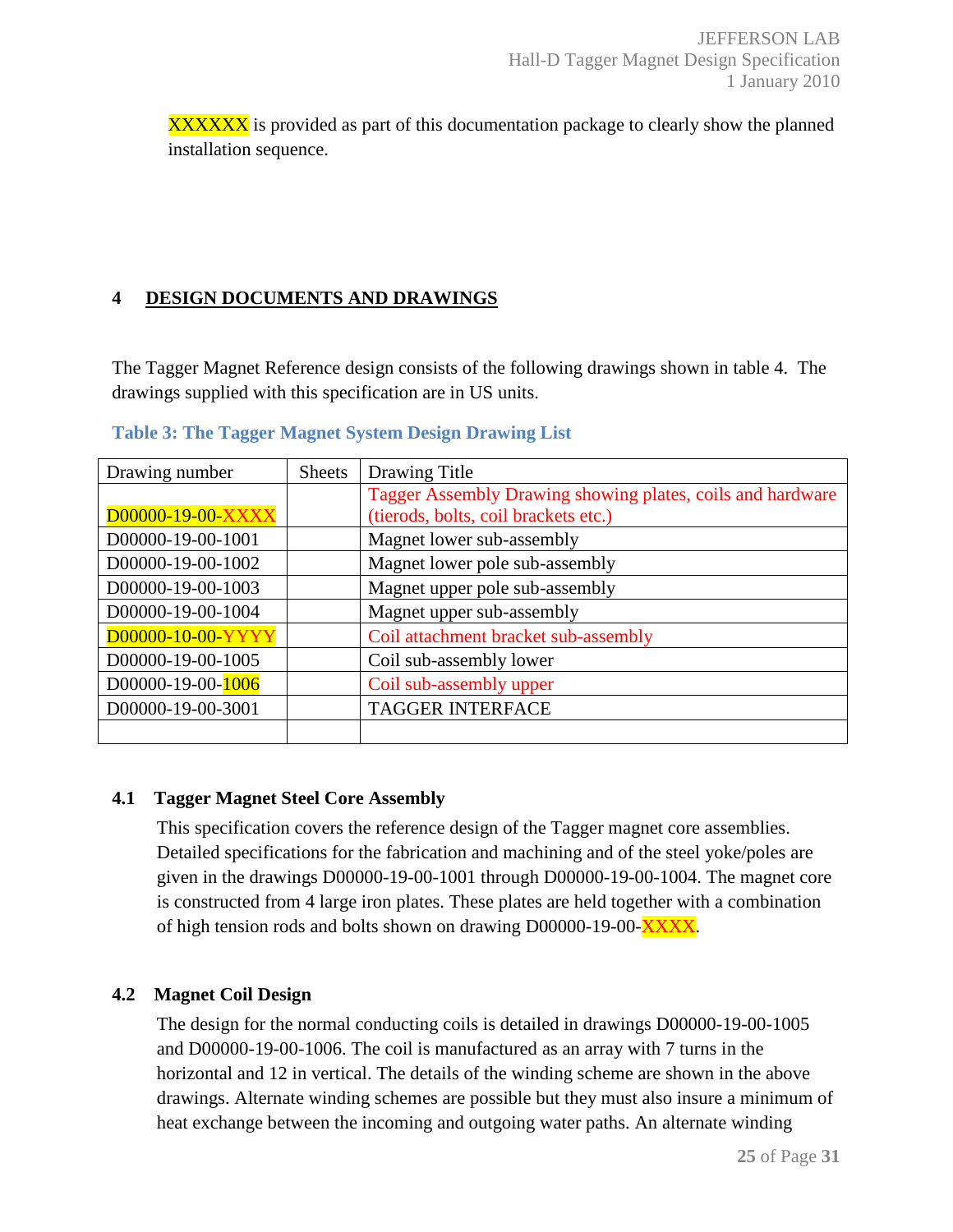scheme must be approved by the Jefferson Lab technical representative. The conductor is

an 11 mm square hollow copper conductor with a  $\varnothing$ 7 mm coolant hole. The edges of the

conductor have a 1mm radius. One example of this conductor is the LUVATA model 8143 hollow copper conductor (www.luvata.com). Jefferson Lab requires that the water fittings specified in the above drawings be used. The placement of the water fittings, thermal switches, and surveying features may be changed at the vendor's request subject to approval by the JLAB technical representative. Any alternate design must include all necessary supports/attachments for the power and water connections. There should be no exposed conductors on the final assembled magnet.

#### **4.3 Applicable Documents**

The following documents are part of this specification. If any apparent conflict between the requirements of the reference documents and the specification is found, it shall be brought to the attention of the Jefferson Lab Technical Representative for resolution.

- ASME Code for Pressure Piping
	- B31.3 Process Piping
- Miscellaneous ASME Codes
	- Y14.5 Dimensioning and Tolerancing
- NEMA
	- NEMA Standards for Electrical Control 1C1-1954, latest revision, 155 East  $44<sup>th</sup>$  St., N.Y., N.Y., which shall constitute the minimum acceptable standards.
- Institute of Electrical and Electronics Engineers (IEEE)
	- All electrical equipment shall conform to the latest standards of the Institute of Electrical and Electronics Engineers (IEEE).
- ASTM
	- A578 Standard Specification for Straight-Beam Ultrasonic Examination of Rolled Steel Plates for Special Applications
- American Conference of Governmental Industrial Hygienists
	- Pamphlet ISBN: 1882417585 "Threshold Limit Values for Chemical Substances and Physical Agents and Biological Exposures Indices (2005)
- **Miscellaneous** 
	- QQ-B-654A Federal Specification Brazing Alloys, Silver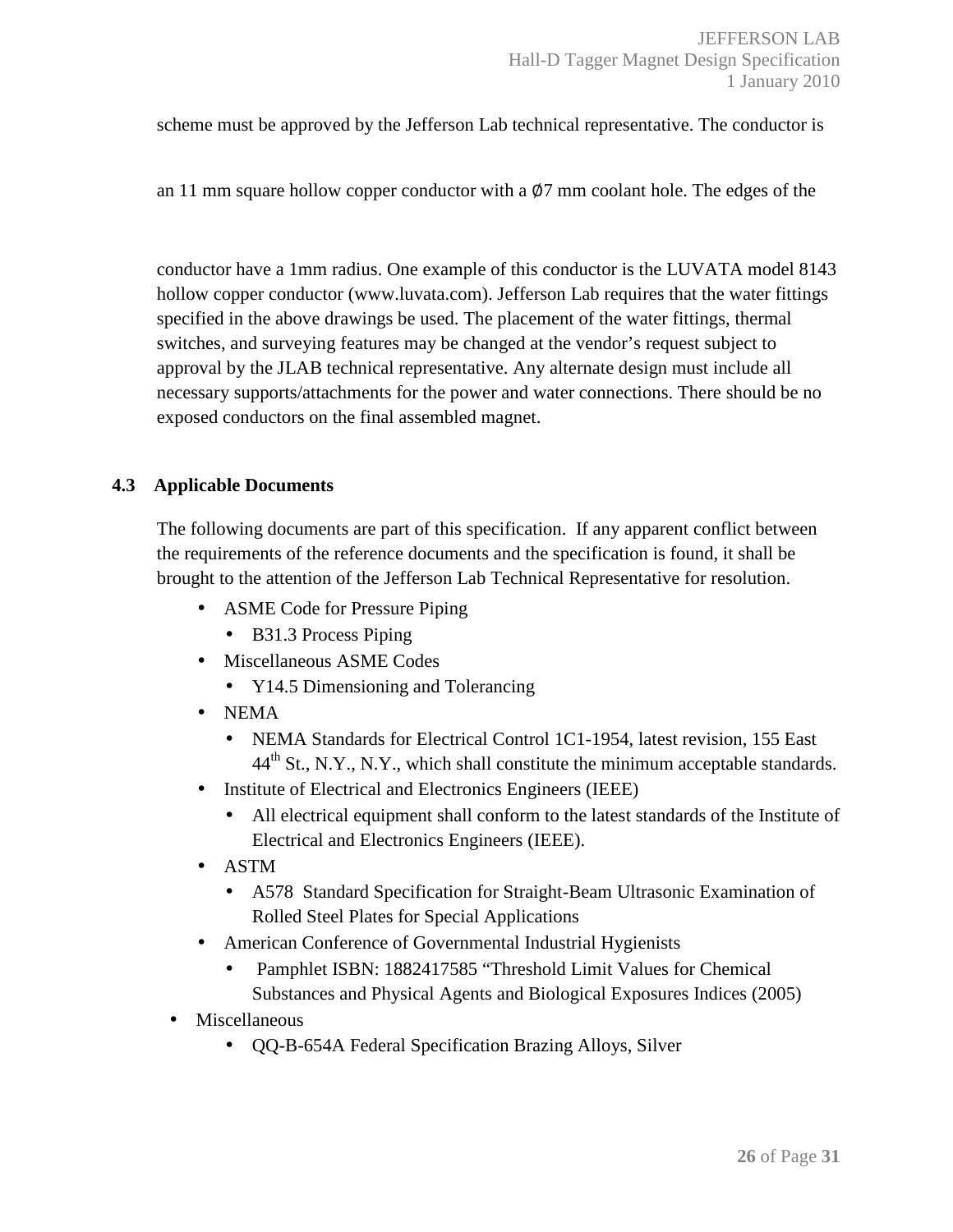# **5 FABRICATION MILESTONES**

| Milestone | Milestone                                      | Months after     | Deliverables                                                                      |
|-----------|------------------------------------------------|------------------|-----------------------------------------------------------------------------------|
| Number    |                                                | receipt of order |                                                                                   |
| $F-1$     | Receipt of steel for magnet<br>core            | 18               | Inspection &<br>Acceptance Report<br>including material<br>certification          |
| $F-2$     | Test results for magnet<br>properties of steel | 24               | <b>Test Report</b>                                                                |
| $F-3$     | Receipt of Copper conductor                    | 12               | Inspection $&$<br><b>Acceptance Report</b><br>including material<br>certification |
| $F-4$     | <b>Winding Tooling Complete</b>                | 18               | Report                                                                            |
| $F-5$     | Coil winding and potting<br>complete           | 24               | Report                                                                            |
| $F-6$     | Coil acceptance test                           | 24               | Report-Witness<br>Inspection                                                      |
| $F-7$     | <b>Heat Treatment Records</b>                  | 24               | <b>Report-Witness</b><br>inspection                                               |
| $F-8$     | Magnet assembly inspection                     | 26               | Report-Witness<br>inspection                                                      |
| $F-9$     | <b>Magnet Steel Ultrasound</b><br>Inspection   | 20               | Report-Witness<br>inspection                                                      |
| $F-10$    | <b>Magnet Steel Complete</b>                   | 26               | Report                                                                            |
| $F-11$    | <b>Magnet System Complete</b>                  | 28               | Report                                                                            |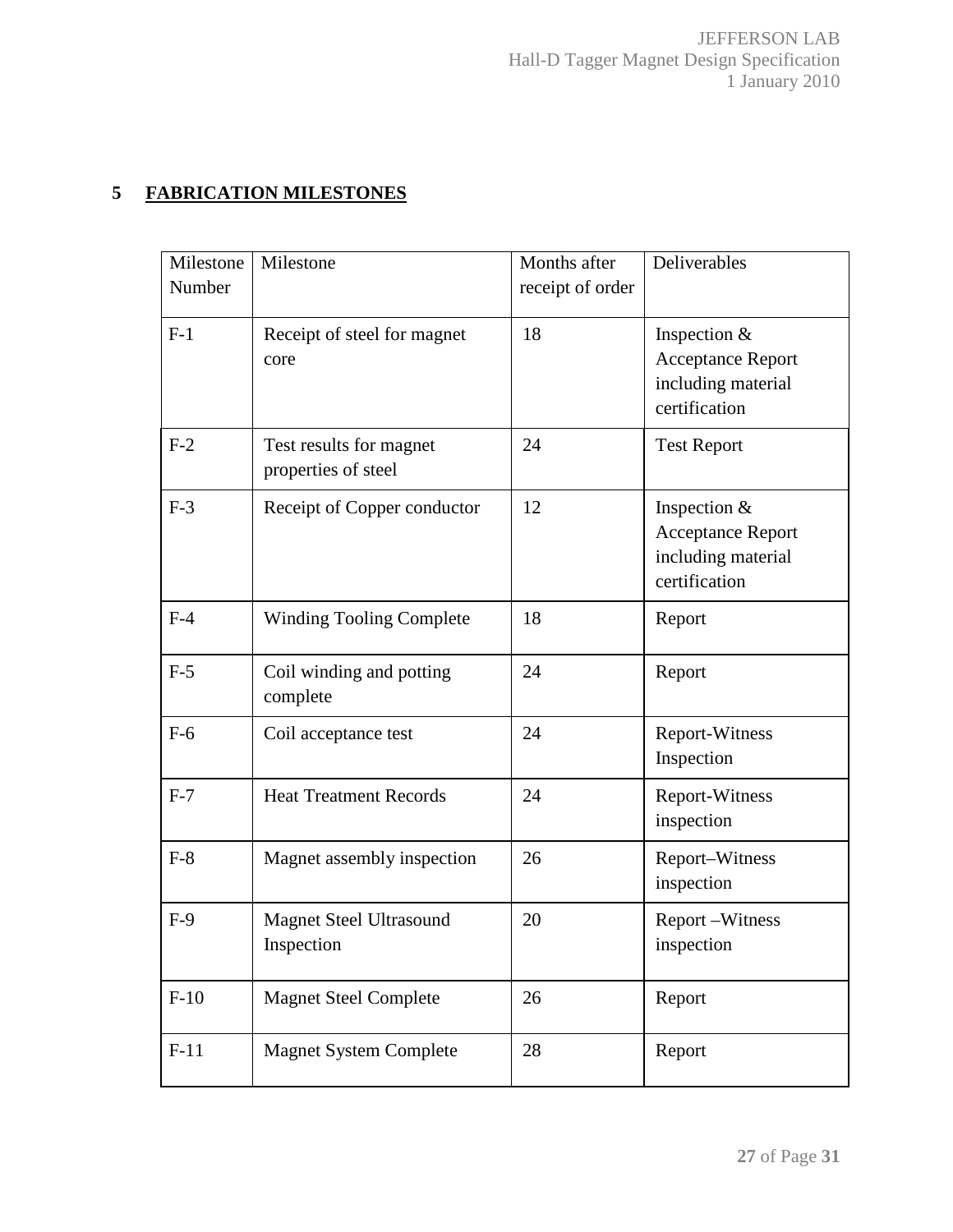| $F-12$ | <b>Factory Tests complete</b> | 28 | Report-Witness |
|--------|-------------------------------|----|----------------|
|        |                               |    | Inspection     |

## **5.1 ACCEPTANCE TESTING AND DELIVERY MILESTONES**

| Milestone<br>Number | Milestone                                             | <b>Months ARO</b> | Deliverables                                                               |
|---------------------|-------------------------------------------------------|-------------------|----------------------------------------------------------------------------|
| $AT&D-4$            | <b>Acceptance Test</b><br>Readiness Review at<br>JLAB | 28                | <b>Acceptance Test Plan</b><br><b>Reviewers Report from</b><br><b>JLAB</b> |
| $AT&D-5$            | <b>Magnet Acceptance</b>                              | 31                | Certificate from JLAB                                                      |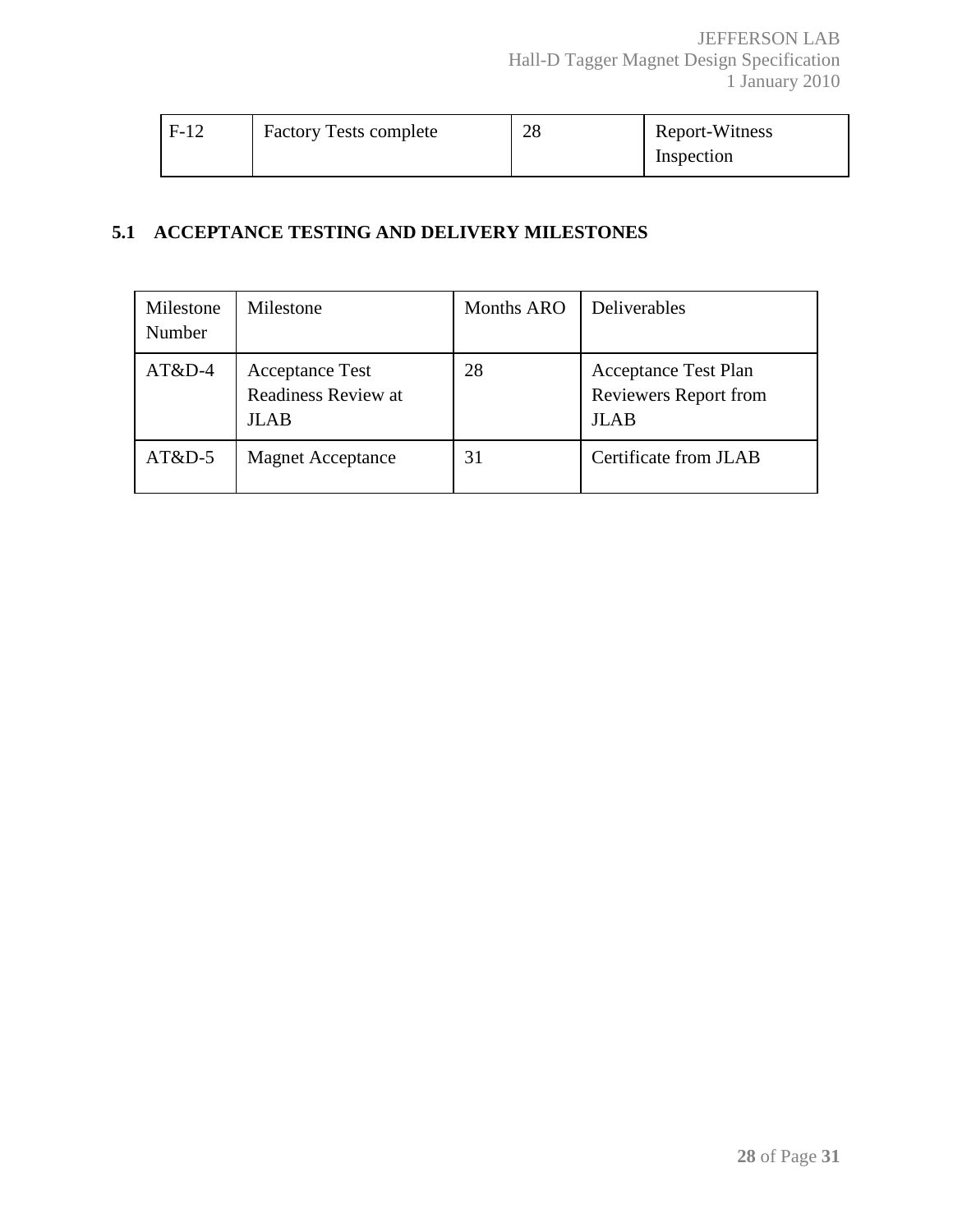**Figure 1. Hall-D electron tagging spectrometer. Shown are the Tagger Magnet, vacuum chamber, supports, and the detector packages. This specification covers the Tagger magnet only. Other components are shown for reference and delivery planning.** 

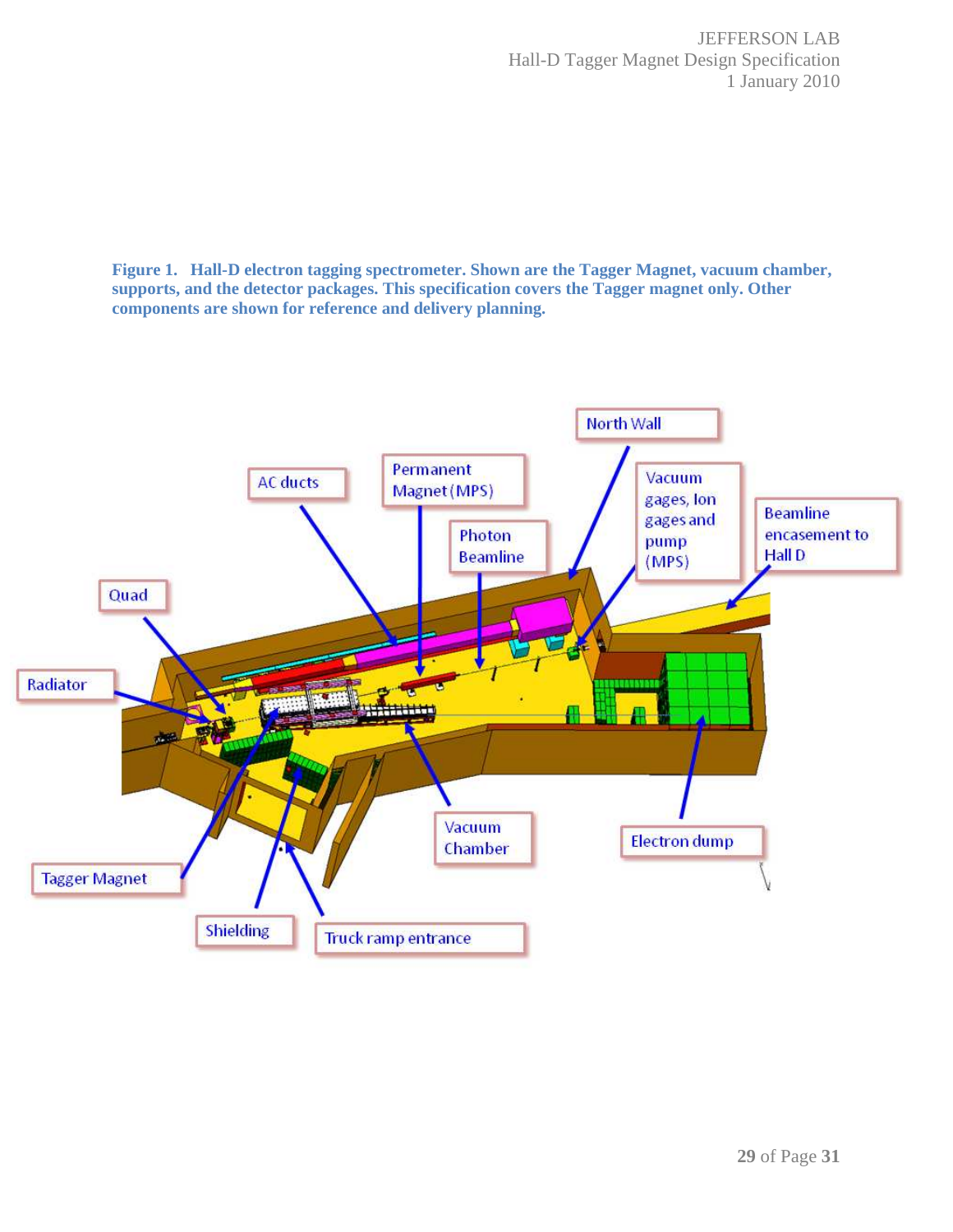**Figure 2. Components included in this specification: The four plates of the magnetic core and the normal conducting coils, as well as assembly mounting hardware.**